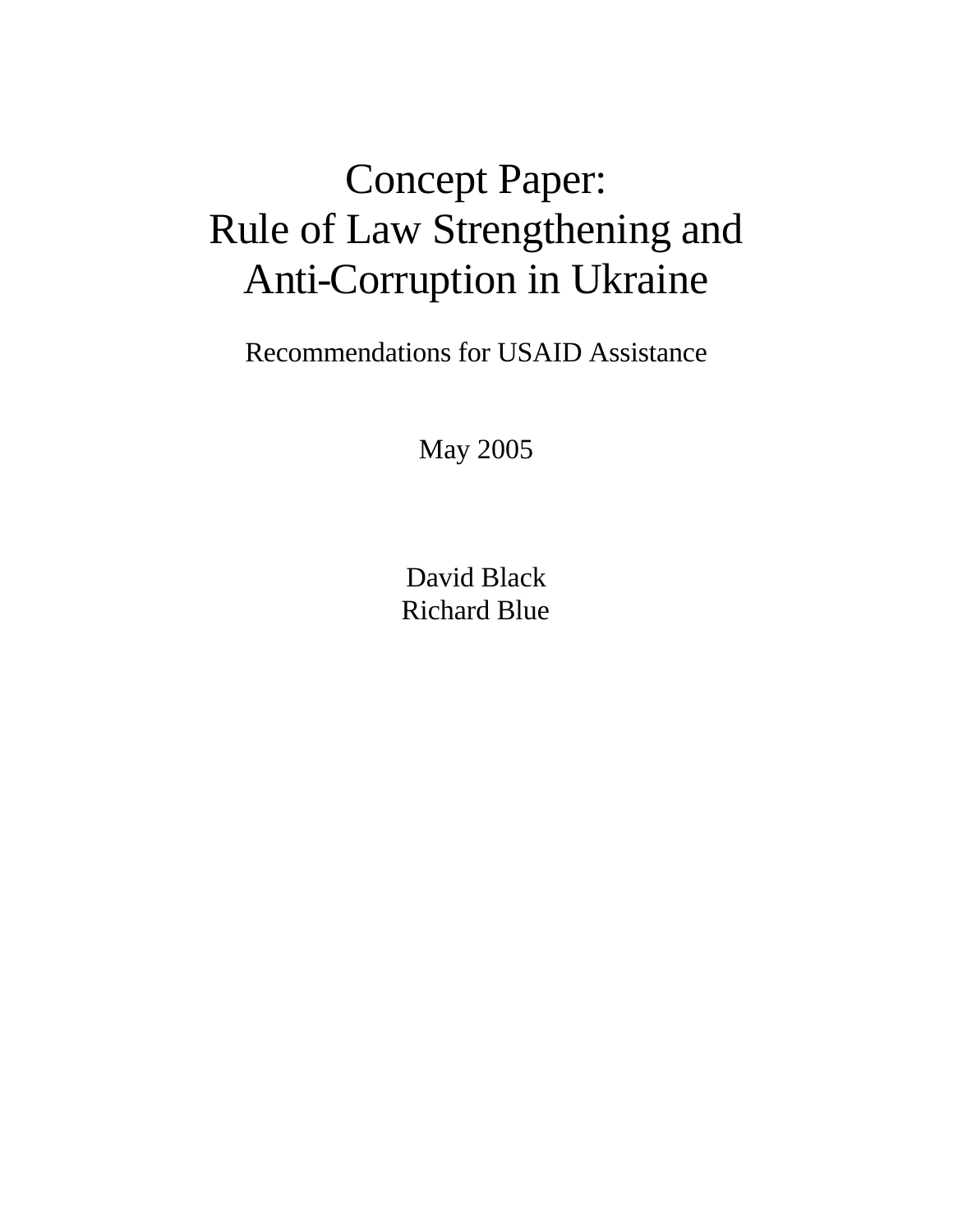# **I. Introduction**

# *Background*

This concept paper outlines a strategy for developing a Rule of Law program that reflects the conditions in Ukraine in 2005. There are three key assumptions about Rule of Law conditions in the Ukraine that set the context for this assessment . First, that the Yushchenko government has the political will, and the political capital, to undertake significant, and no doubt, controversial reforms of the judicial system. Reforms are a requirement of various European Union agreements, and will become important benchmarks for a closer relationship with the EU in the future. Second, the Yushchenko government will welcome the active engagement of the USG, along with the EU and other donors, in providing material support, and where relevant, access to external technical assistance to the reform process. Third, that nearly 15 years of training, assistance, and exposure to the West has made a difference, in that Ukraine today has a small but growing number of experts and leaders who understand what is needed and how to prepare the basic laws and organizations to realize reform objectives. Technical assistance may still be requested, but of a very focused and specific nature, rather than the broad brush approach of the mid 1990s.

Two assumptions about the USAID context are also important. First: this will be a **threeyear program, with emphasis on specific critical results** within first year. Second: funding will be available from existing and supplemental appropriations to permit quick engagement with the Government of Ukraine on the issue of Rule of Law reform.

In developing the recommendations in this assessment, the team developed certain criteria or principles that were used to guide our analysis, conclusions and recommendations. Unless the political situation changes dramatically, we believe these principles should serve as a basis for further development of an new USAID Rule of Law program.

# *Key Principles in Expansion of USAID ROL Strategy Acceleration and Expansion*

- 1. **Direct causal linkage with Strategic Objective** 4, IR 4.3, Adherence to the Rule of Law. USAID's existing strategic plan includes room for substantial acceleration of the USAID program. This expansion also conforms to the more comprehensive interest of the Embassy and EUR/ACE in promoting Rule of Law.
- 2. **Design – Implement**. The new assistance project should rely in large part on a design-implement approach. Three reasons underlie this principle: the situation is unstable; initial 2 week assessment too quick to make detailed appraisal of problems, needs, current actors; other donors still formulating own programs so USAID niche and comparative advantage may change.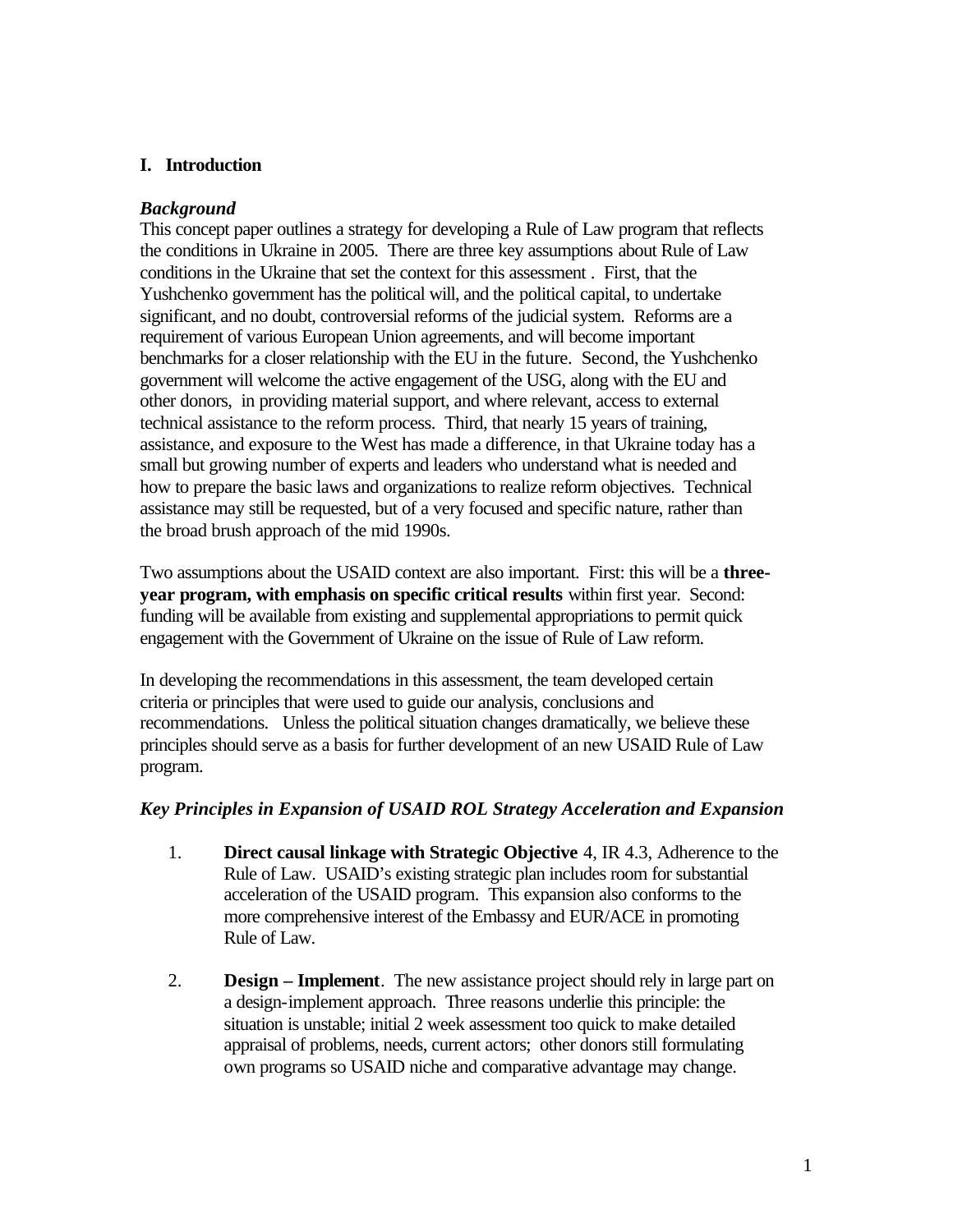Quick assessments in priority areas must be completed preliminary to interventions.

- 3. **Speed:** Although the situation appears chaotic, there is some evidence that government is moving now to develop a vision and conceptual framework/strategy for guiding rule of law and judicial reform. USAID needs to engage quickly, even before a formal project is activated.
- 4. **Use Existing USAID developed assets**: where possible and where rapid expansion/scale up can occur without substantial project management reorganization or initial institution building. This is especially possible on the "Demand-Realization" side outlined below in Section C.
- 5. **Flexibility in project implementation**; a rapidly evolving situation may create new needs and opportunities critical to overall success. As noted below, targets of opportunity may emerge that offer potential for quick results.
- 6. **Focus**: rule of law is a vast and complex arena, with many problems and requirements. USAID will focus on several key interventions that have strong forward and backward linkages to other problem areas.
- 7. **Anti-Corruption:** Reducing the level of perceived and actual corruption in the courts is a lynchpin for other anti-corruption initiatives. The focus for this program, to a great extent, will be on those areas of Rule of Law that support the following principles:
	- a. **That citizens expect government to exist to serve society.**
	- b. **That citizens have a right to expect and demand a rule of law, not rule by laws.**
	- c. **That the legal system must serve as the honest, fair and impartial arbiter, interpreter, and implementer of the Rule of Law.**
	- d. **That the legal system must be independent and self governing, but also accountable to the body politic.**
	- e. **That the Rule of Law must be transparent, widely accepted, and its basic principles clearly understood by all.**
	- f. **That without an honest, fair and effective judicial system, other efforts to control or eliminate corruption will fail.**
- 8. **Coordination with European institutions**: integration with Europe is a powerful underlying policy behind rule of law and judicial development for Ukraine. EU/TACIS, Council of Europe, OSCE, International Court of Human Rights, and specific European bi-lateral programs will play a dominant role. The Acquis Communitaire, though not yet activated, sets out specific requirements for acceptance. USG foreign policy is to support Ukraine integration with Europe.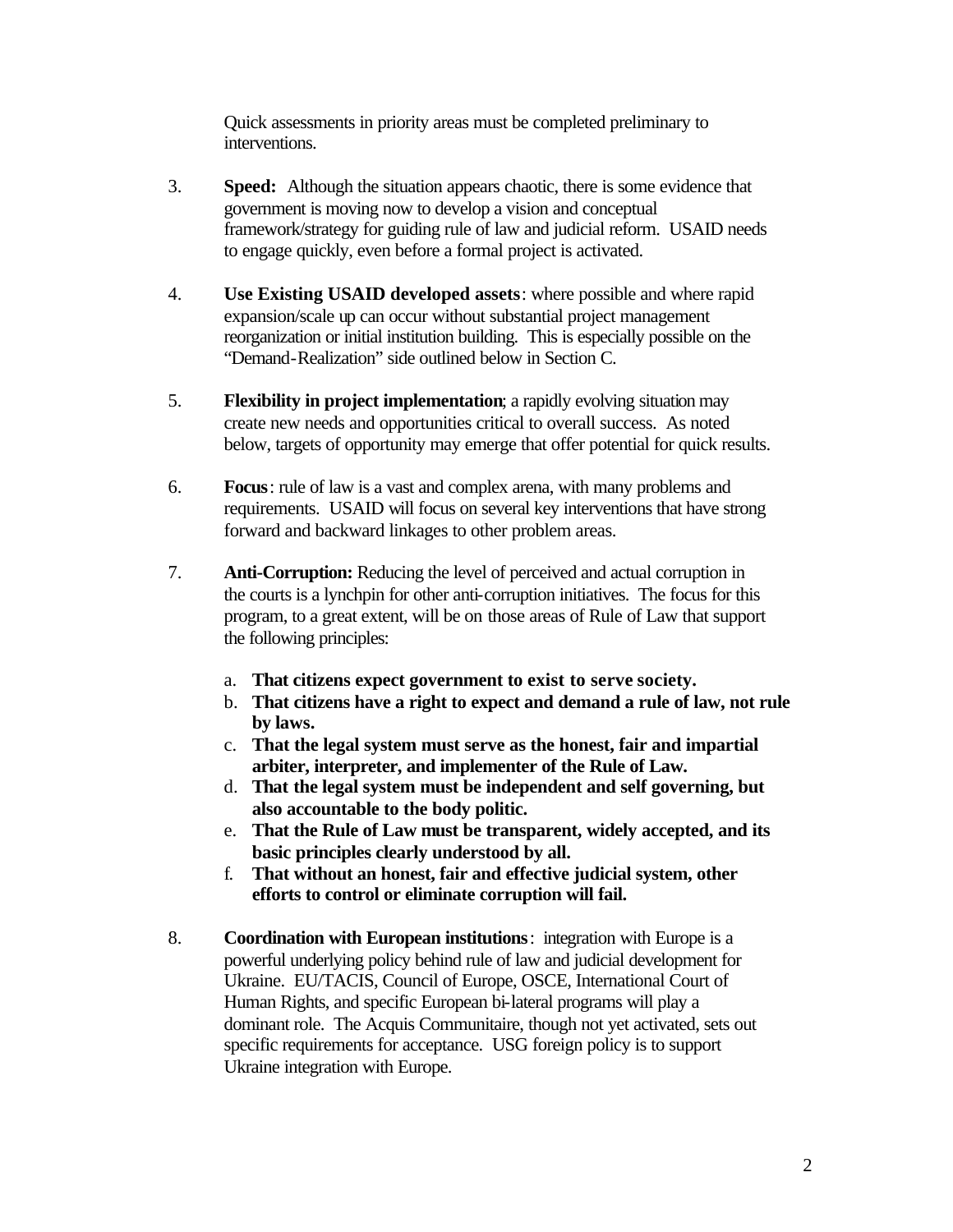- 9. **Coordination within USG**: USAID ROL programs need to have strong interface with programs developed through INL, DOJ, and others focusing on law enforcement and procuracy. At the same time, possibilities for joint programming in some areas should be exploited.
- 10. **Build on Ukrainian Competence/Experience**: The 2005 situation is vastly different than 1992. Ukrainian knowledge, understanding and competence have developed and must be appreciated and utilized to the fullest extent possible.

# *Changing the Relationship Between Citizens and the State*

What follows is the outline of a strategy for renewed USAID support for development of Rule of Law and, closely linked, efforts to bring under control and significantly reduce the rather high level of corruption that now exists. Overall this strategy proposes to focus on a theme of changing the relationship between citizens and the state. Building on a number of opportunities afforded by the Orange Revolution, such as greater press freedom and increased political will to address corruption, this strategy highlights the important role of the judiciary not only as the guarantor of rule of law, but also as a primary means for citizens to hold government accountable. Implementation of administrative law reforms and establishment of the new administrative courts will be key in this sense. But the strategy also highlights the need for other means for citizen interaction with state, through civil society, public oversight, the media, and greater awareness of citizens' rights and the responsibilities of government

## *Three Dimensions of Rule of Law Assistance*

There are three dimensions to this proposed strategy. The first is a **public policy dimension**, highlighting the need to forge consensus on and maintain momentum for finalizing and implementing a conceptual framework or architecture of a reformed judicial system. This framework would establish priorities for and identify areas where USG could support new legislation needed to carry out a comprehensive judicial reform strategy. The second is a **structural dimension**, identifying a limited set of potential technical programs that, if USAID provided assistance, would have substantial positive impact on the overall efficiency and effectiveness of the judicial system as well as on reducing corruption. Extensive USAID involvement in many, though not all, of these technical areas would be conditional on the Government's substantial progress on part one, the development of a strategy and new legislation. Theses areas represent a new opportunity for USG to assist on the "supply side" of the Rule of Law equation. Finally, the third is a **demand and realization dimension**, addressing citizen expectations, knowledge, and attitudes toward the effectiveness and fairness of the judicial system, their ability to access justice, and the realization of those rights. USAID has remained active in the "demand side" of rule of law development following the conclusion of its earlier ROL strengthening program in 1999, and it is important that the demand side continue to receive attention and support, but in a manner that goes beyond simple awareness raising and informing citizens of their rights. What is needed now is effective realization of those rights.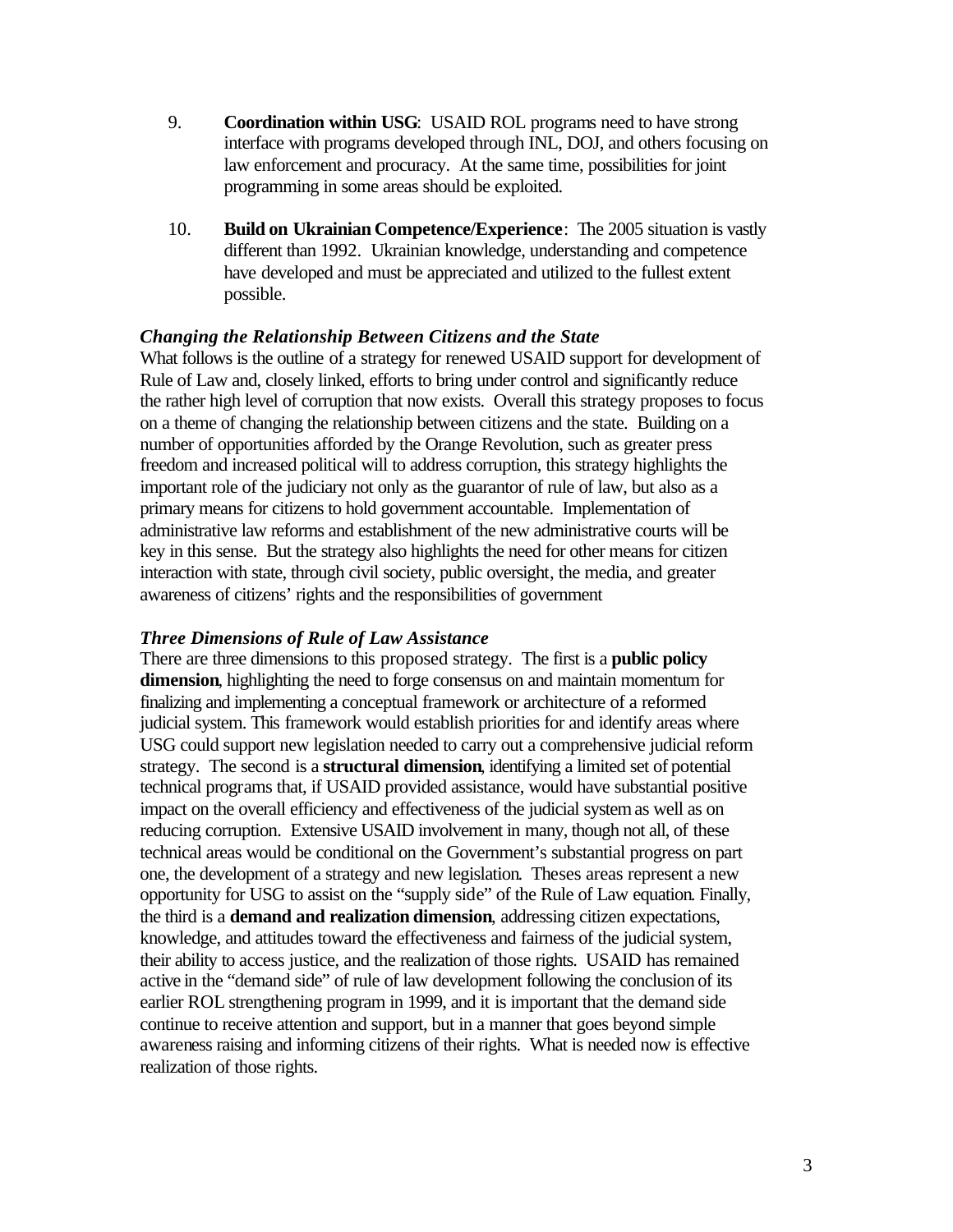Of these three dimensions, the first is the most urgent and most important. It will nonetheless require fewer resources than the other two dimensions. The assessment team estimates that the total funding for the activities in this proposed strategy will break out as roughly 20-30-50 for the three dimensions respectively. This does not reflect the prioritization of each dimension, rather simply the relative allocation of resources needed for each.

# *Format of This Concept Paper*

The three dimensions of rule of law development noted above are discussed below using a common format for each. First, we describe the current situation and identify what we have found to be the main **problems**. Second, we make specific **recommendations** as to what kind of program might be developed to address those programs, keeping in mind the design criteria outlined in part one above. Next, we identify areas of **action**, where steps may be taken now, or where additional research may be needed to develop a more detailed scope of work, followed by i**llustrative activities**.Finally, we list the key **expected results** that USAID should expect as a result of the actions. This format is intended to facilitate the process of starting a new assistance program, so the text in these sub-sections is written to be used "as is" in a SOW or RFP for a future program.

# **II. Assessment Findings and Proposed Actions**

# **A. The Public Policy Dimension**

# **Problem:** Lack of Consensus on ROL Reform Strategy and Inadequate Legislative Framework Inadequate to Support Reforms:

USAID Rule of Law programs in many countries have suffered from lack of political will and commitment to real reform. USAID's major program in Ukraine during the 1990s was terminated for this reason.

Political will, however, must be organized to be effective. In this section, we identify issues and a possible approach to assisting the new government with a means to organizing the political will for reform so it may be translated in action.

- Although there is nearly universal agreement on the need to undertake broad judicial and legal reform, the current landscape is crowded with many competing initiatives by existing state bodies, foundations, think tanks, and other NGOs.
- There is no official strategy in place that lays out the basic conceptual and programmatic parameters, priorities, sequences, and time frames for action. Institutional authorities are unclear and overlapping. There are too many institutions, each eager to take the lead and blocking the initiatives of others. While a certain amount of competition is healthy, at some point it becomes dysfunctional unless there is a process by which good ideas and initiatives are organized within a strategic framework which delineates objectives, priorities,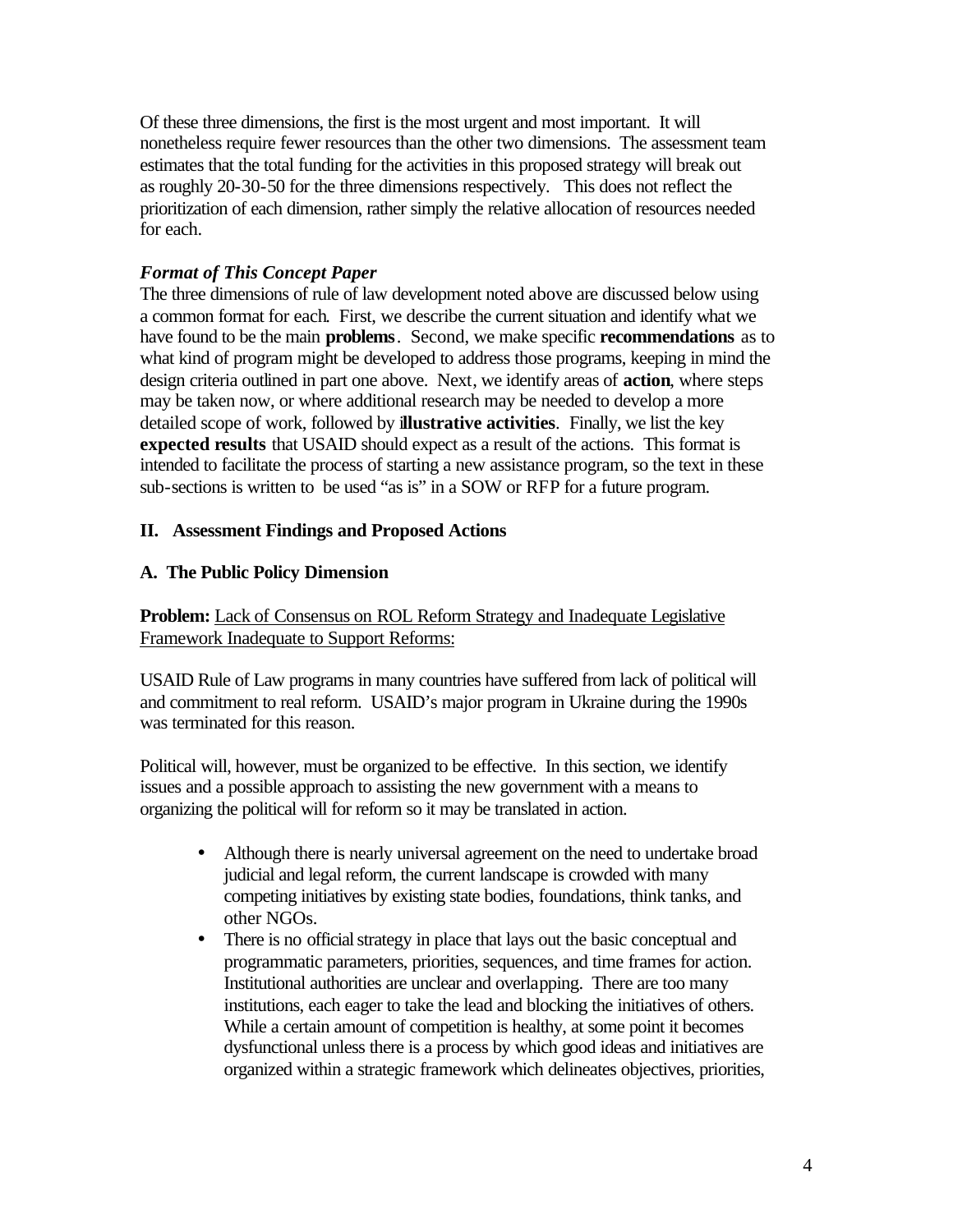and the overall system of authorities and competencies necessary to make the system work.

- Nearly every law relating to the establishment of the judicial system, e.g., Law on the Judiciary, as well as the Normative and Procedural laws fundamental to the corpus juris, Civil/Economic and Criminal law are in need of substantial revision. The most recent law establishing the jurisdiction of the Administrative Court was vetoed by the President while the team was in Kyiv. (See Annex B: list of laws identified by Ukrainian respondents as needing substantial revision)
- The process of preparing draft laws and amendments is akin to an Egyptian souk. For example, at least 20 competing sets of draft amendments to the Law on the Judiciary are reported to be in the legislative hopper, and the Law on the Advocacy is five years old and needs revision to reflect the growth of a more progressive advocacy.
- It is repeatedly reported that the Constitution will need amendment if new laws reflecting certain reform propositions are to be put into place.
- There are at least two tentative plans by the government to establish a working group to take the lead on this process, suggesting competition for control and direction of reform at the very highest level of government. Secretary of the National Security and Defense Council, Petro Poroshenko, reportedly plans to establish a working group on judicial reform, but many believe that this is an inappropriate role for the Council. The assessment team also learned of a draft presidential decree to establish a National Commission for Strengthening Democracy and Rule of Law to function under the auspices of the Deputy Prime Minister for European Integration, Oleh Rybachuk.

**Recommendation #1**: That the Ambassador make representations to President Yushchenko regarding the need for a comprehensive strategy or concept for judicial reform, the desirability of putting this in place sooner, rather than after the parliamentary elections, and the US interest in supporting the speedy development of the National Commission for Strengthening Democracy and Rule of Law as the most appropriate vehicle for this purpose. ( NB: This recommendation has already been conveyed to Ambassador Herbst during the team's exit briefing April 25, at which were Mission Director Crowley, Mike Scanlan, Necia Quast, and several others. Crowley and Scanlan supported the recommendation.)

The initiative for a National Commission for Strengthening Democracy and Rule of Law appears to be the more attractive course for four reasons: first, it has already been approved by the full cabinet, second, it has the engagement of the more reform minded legal thinkers and jurists, third, it would have greater durability than the working group currently being formed under Mr. Poroshenko, and fourth, it is inappropriate for the executive body in charge of national security to be in charge of court reform. It is much more appropriate for this initiative to fall under the purview of PM Rybachuk given the need to adopt reforms consistent with European norms.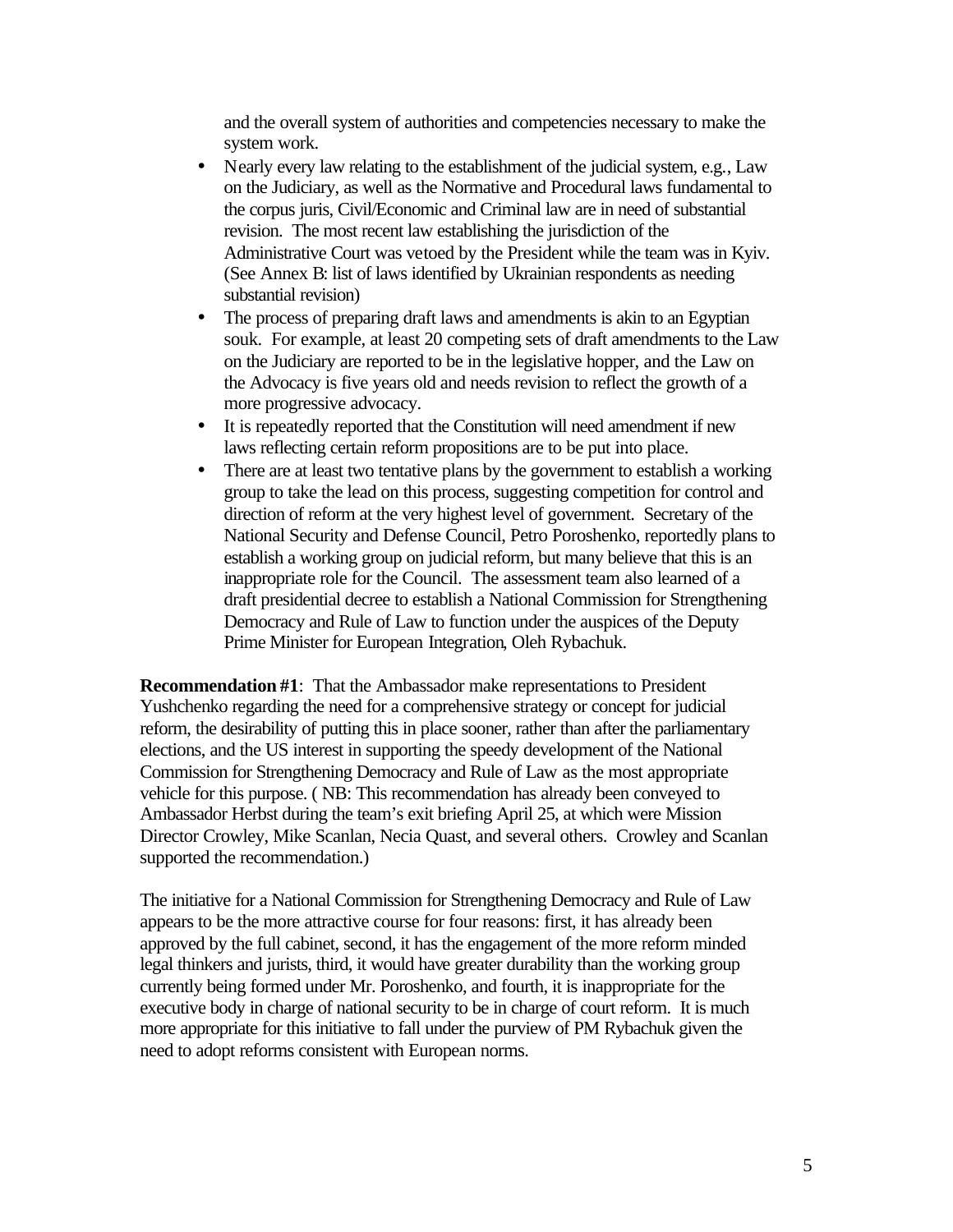**Actions:** It is critical for Mission to form quickly its independent reading on the National Commission proposal and the prospects for its going forward to the President, especially in the light of the Poroshenko 'working group'. More needs to be learned about this initiative as well before Amb. Herbst pays a visit to the President.

# **Recommendation #2:**

Assuming that the government establishes the National Commission for Strengthening Democracy and Rule of Law or an equally acceptable mechanism for building consensus on key legal reforms, it is recommended that the Mission support the process of consensus-building and legislative and regulatory drafting. USAID should build on the model well established under the former ROL Consortium project which Ukrainian counterparts sill cite as a very good example of effective donor assistance. Furthermore, USAID should consider including in the scope of work for its new ROL implementing partner the role of facilitating donor coordination efforts in the ROL sphere.

# **Actions:**

The USAID implementing partner shall support the work of the National Commission for Strengthening Democracy and Rule of Law (or other similar body or working group as determined by USAID) in the process of reaching consensus on key judicial and related reforms and subsequent legislative and regulatory drafting. The contractor will also facilitate the process for building political consensus on key concepts and draft legislation to expedite adoption and implementation, while at the same time facilitating the involvement of relevant members of academia and civil society. (The contractor might also provide similar assistance in the development of national anti-corruption policies or strategies, although the Council of Europe plans to provide such assistance so USAID involvement may not be necessary.)

# **Illustrative Activities**

# *Illustrative Activity # 1*

Based on a model previously implemented by USAID and other donors to support Ukrainian working groups drafting the Constitution, Civil Code, Administrative Law reforms, and other key legislation, the contractor will establish close working relations with the Commission or Working Group on Judicial Reform and provide it with technical and logistical support. For example, the contractor will help coordinate donor assistance to the Commission or Working Group, provide it with Ukrainian translations of comparative laws and legal frameworks, and arrange for outside expert legal opinions of drafts of Ukrainian laws or concepts and translate them into Ukrainian. With USAID concurrence, the contractor may procure the services of a Ukrainian or third country legal expert to work full time with the Commission or Working Group, arrange for a study trip to Europe for key drafters, or award sub grants to Ukrainian NGOs with relevant expertise on the topic to partially cover the cost of their participation in the Commission or Working Group.

# *Illustrative Activity # 2*

Using the same model previously implemented by USAID and other donors to support important legislative working groups, the contractor will help the Commission or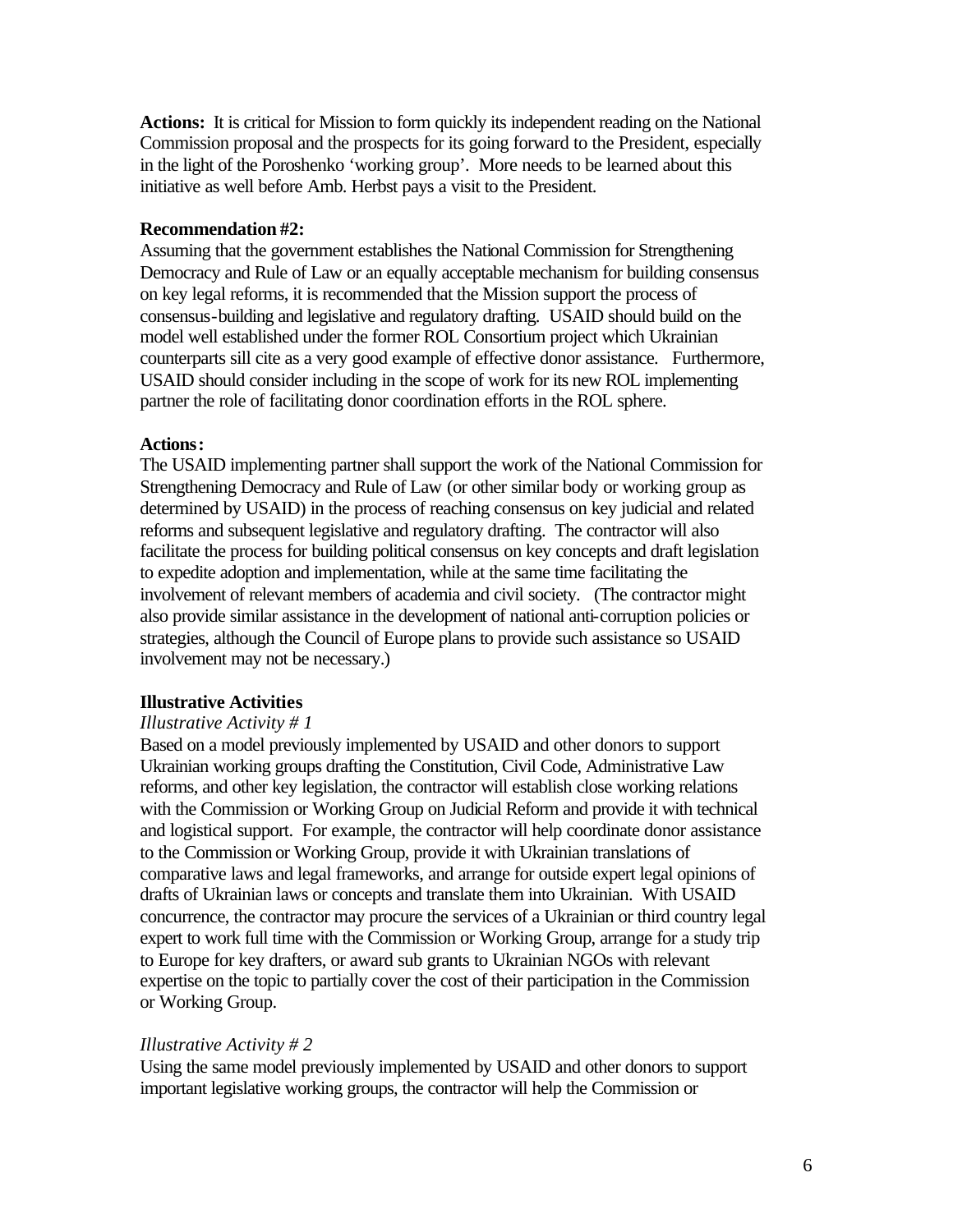Working Group on Judicial Reform make logistical arrangements and pay for costs related to one or more legislative drafting "retreats" outside of Kyiv. Participants would include key drafters such as MPs, staff of the Ministry of European Integration, academics, judges and members of think tanks. An important role for the contractor will be to help identify the relevant participants and ensure their participation. The contractor will also help organize and pay for administrative logistics such as bound copies of translated resource materials, tables for easy comparison of competing draft laws/amendments, and translation services. The contractor will help facilitate consensus building and ensure timely publication and dissemination of subsequent drafts for their immediate consideration by the public and the Rada.

# *Illustrative Activity # 3*

The contractor will organize and convene regular donor coordination meetings on the topic of rule of law assistance.

# **Expected Results**

- An official judicial reform concept paper and/or strategy endorsed by the president and/or prime minister as the government's road map for judicial reform starting immediately.
- Clarification of key government and judicial system decision making authorities and roles necessary to implement the reform strategy.
- Consensus draft legislation or amendments presented in the current Rada convocation in priority order necessary to effect the judicial reform road map.
- Adoption of key legislation by the Rada.
- Buy in and support for court reform concept and supporting legislation from key civil society groups as a result of their inclusion in the drafting process.
- Faster implementation of key elements of the reform strategy

# **B. The Structural Dimension**

# **Problem:** The Judicial System is Inefficient, Ineffective, and Perceived as/is Corrupt:

While similar problems relate to other aspects of the judicial system, this assessment does not include prosecutorial and investigative functions. Mike Scanlan of the US Embassy has been actively engaged in developing an approach to providing assistance to these functions. USAID planning for ROL needs to coordinate closely with these efforts.

Based on the quick assessment research conducted by the team, the following problems and issues affect the capacity of the Judicial System to provide efficient, effective and fair judicial services to the Ukraine society.

- Judicial personnel system is in crisis. 1400 vacancies, widespread accusations of judicial corruption, judges not competent to protect right human rights, judges unable to keep abreast of constantly changing legislation.
- Appointment system akin to feudal satraps. Court presidents have enormous authority in selection of judges at rayon and oblast level. Requirements of law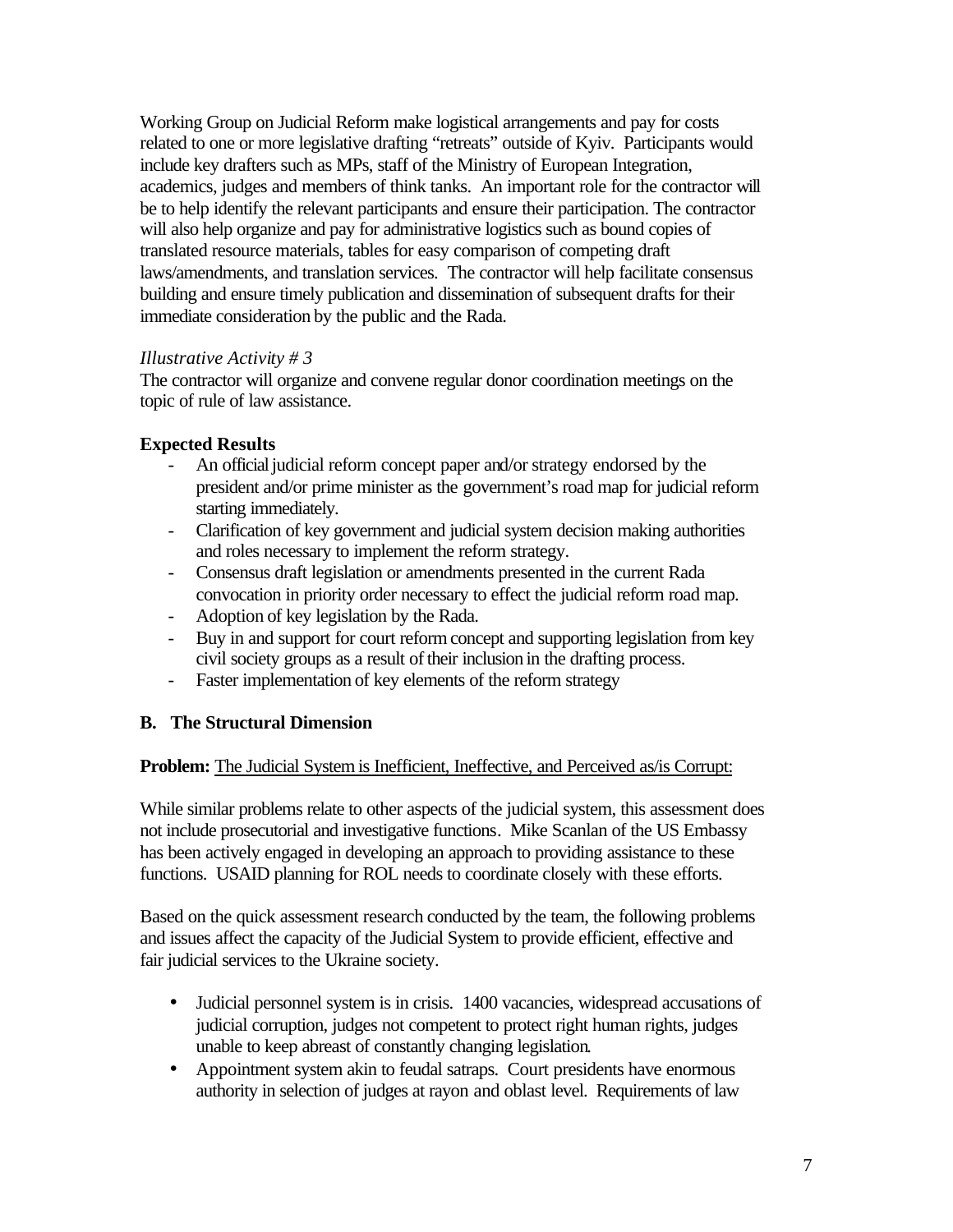degree and 2 years experience inadequate to ensure quality appointments. Many judges are transfers from the procuracy and military courts. It was reported by one respondent that the new Administrative Courts would be staffed in part by judges from the soon to be eradicated Military Tribunals.

- Training of judges is totally ad hoc and inadequate. Academy of Judges in State Judicial Administration barely underway, with insufficient funding. Funding for other state training institutes, e.g., prosecutors, customs, tax, many times that available for judicial training. Efforts by NGOs, donors, and others to fill gaps is laudable, but falls far short of systematic approach to judicial training.
- Assignment of cases is done by court presidents, a practice considered by many to lead to abuse.
- Working conditions for most courts, especially first instance courts, continue to be inadequate. A computer network has been established by SJA, but most judges lack computers or bring in their own. Recording of hearings does not meet international standards.
- Many courts lack sufficient budget for the most basic requirements, light, heat, paper, files.
- Courts are by no means user friendly, inadequate security, insufficient space for litigants, brusque treatment, altogether an experience not conducive to enhancing respect for the law.
- Organizational location and accountability relationships of SJA are unclear. SJA was moved from MoJ earlier, and established nominally under the Council of Judges, but also under the Cabinet of Ministers, making it an instrument of the executive branch. Many respondents said that SJA was set up as an instrument of executive control, rather than an administrative service organization for an independent judiciary. Now the question of who should set policy and oversee the work of SJA is under debate. The Minister of Justice wants it back, the Council of Judges acts like SJA reports to them, but many interlocutors said a decision had been made to put in under the Supreme Court.
- The map of relevant policy guidance and oversight institutions for the judiciary is extremely complex. The High Judicial Council is a cumbersome body and appears to be ineffective as a policy body for the judiciary, in part because of its size, the participation of the procuracy (a feature found elsewhere), and because leadership was associated with the previous regime. The HJC claims authority over the judicial appointment process and has asked for assistance in introducing an examination system, either for entry, or for promotion to life tenure after the 5 year probationary term.
	- o Elements of a complex Judicial System
		- The Council of Judges, which is the 'executive arm' of the College of Judges, is possibly subordinate to the HJC, but in fact seems to exercise greater authority over the SJA than the HJC, and acts rather independently. .
		- Qualifying Commissions, tasked with assessing the qualifications of judicial nominees, are reported to generally make decisions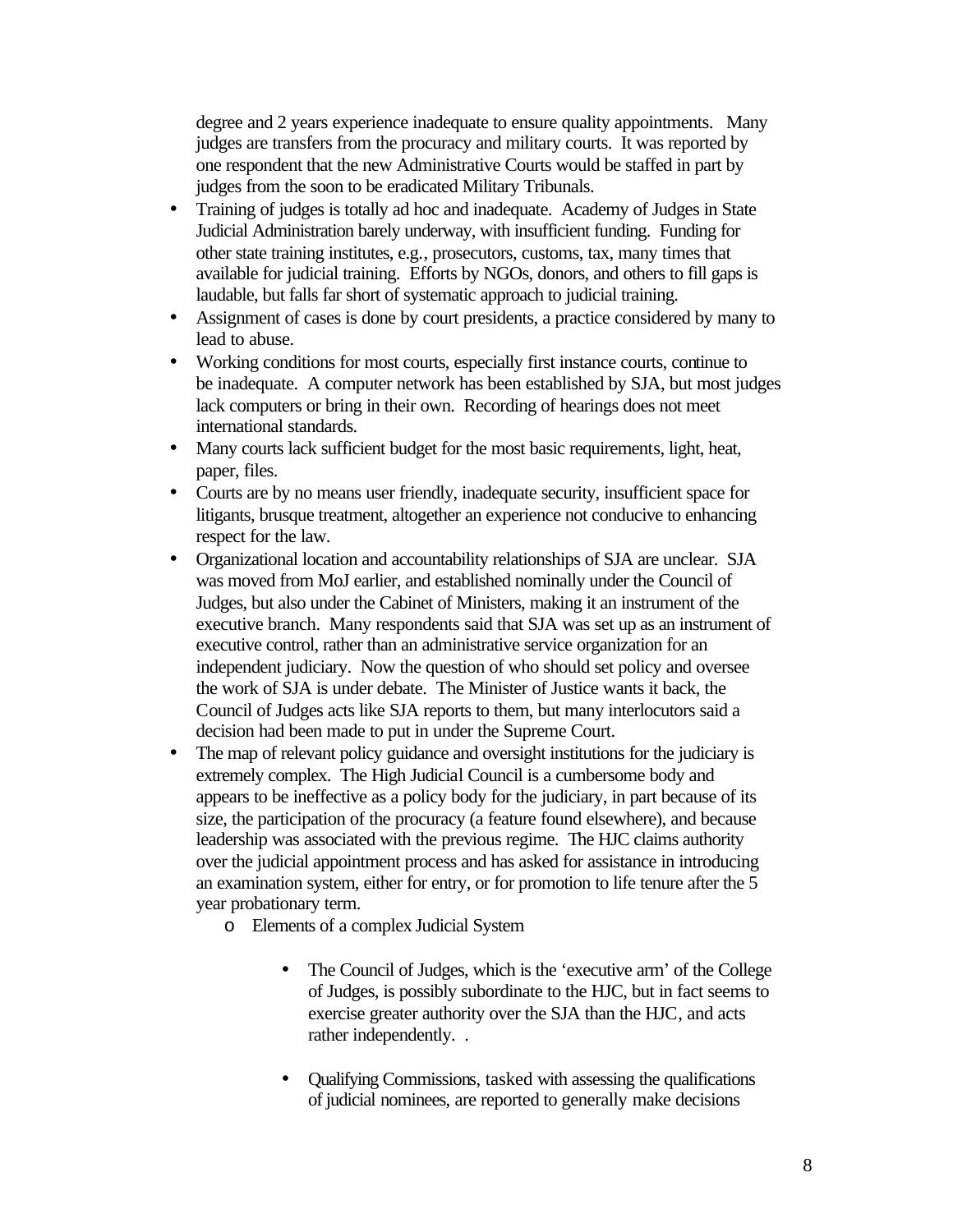based on political reasons or bribes paid, rather than on merits of the candidates.

- The Verkhovna Rada Legal Committee is an important component of the system, being the source of oversight and legislative drafting for the judicial system, including substantive and organizational laws.
- The Office of the Ombudsman is staffed with judicial and prosecutorial personnel, but most respondents consider it lacking any real power to investigate and follow up on complaints from citizens.
- The Ministry of Justice is very active under the current Ministry, seeking to take the initiative in judicial training, human rights protection, provision of legal defense for indigent and poor persons, and many other functions now, theoretically carried out by the SJA.

## **Recommendation**

That the new USAID program address certain elements of judicial reform with the following caveats: (a) do so only if the government and Rada are moving swiftly and decisively on judicial reform and have adopted a reform road map and/or have begun to adopt or amend key laws, and (b) focus on a few aspects of court reform that will improve court efficiency as well as reduce corruption in the judiciary.

## **Actions**

## *Court reforms*

The contractor will assess the judicial system with the aim of **quickly i**dentifying a limited set of structural problems that (a) can be addressed by USAID assistance, and (b) will have noticeable quick impact on reducing corruption and/or improving court performance. The contractor should seek to identify problems that can be addressed immediately without changes to legislation, if such changes are likely to remain in effect. For example, it may be possible to introduce a new procedure for random assignment of cases in Oblast courts, or introduce a new test procedure for judicial candidates, without the adoption of new legislation, and such reforms are likely to remain in effect in some form regardless of the final court reform concept. Other examples include, publishing of court decisions, eliminating ex parte communications, expanding public and media access to court hearings, and improving court recording.

At the same time, the contractor should identify the most urgent problems that are likely to be among the first addressed in newly adopted or amended legislation. Although some legislation may not be adopted until after the 2006 parliamentary elections, it should be possible to determine certain reforms emerging from consensus in the Court Reform Working Group or in legislation adopted in first reading. Based on this assessment, the contractor should identify opportunities for technical assistance to prepare for the most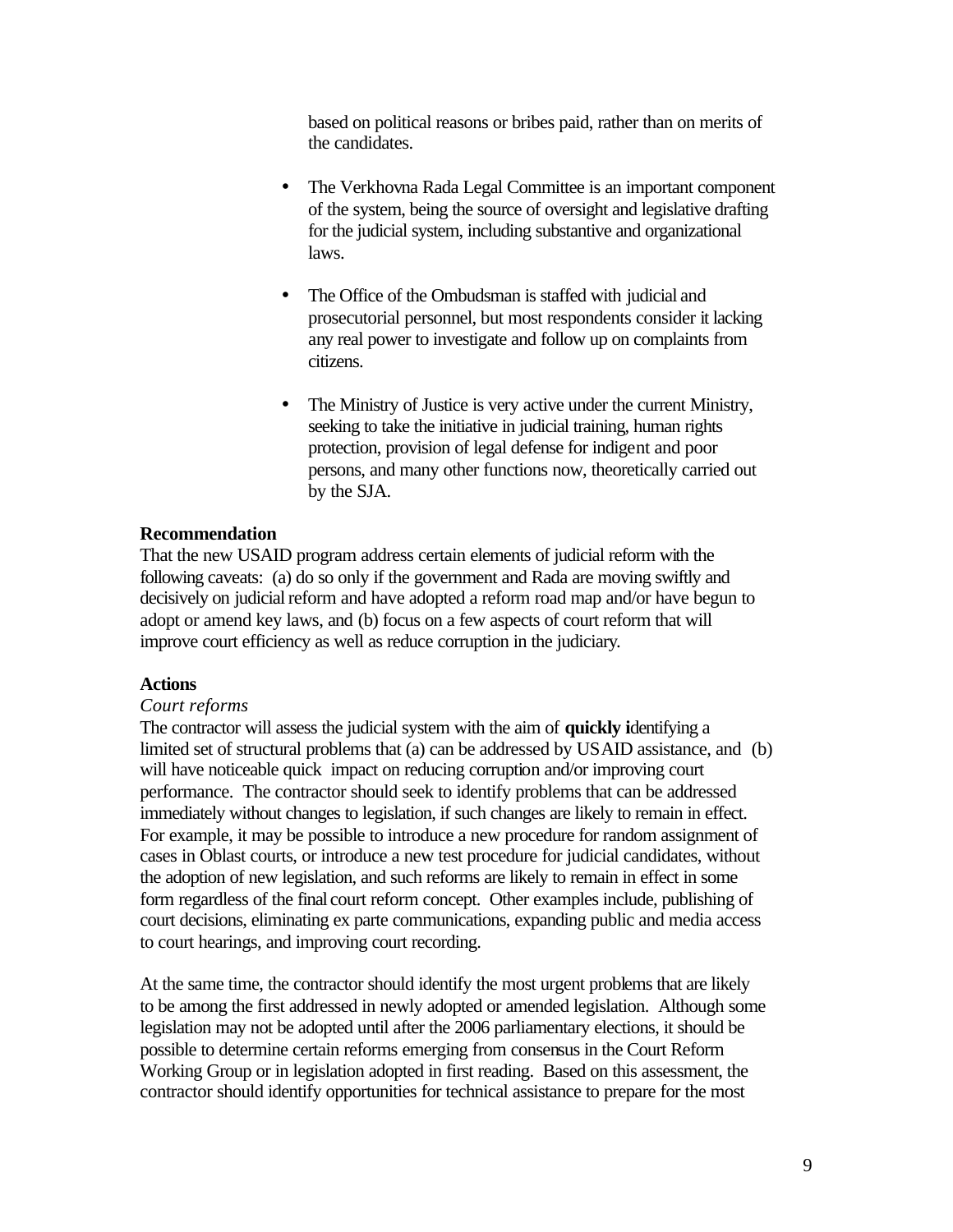urgent imminent reforms. These are likely to include the process for nominating judicial candidates, improving disciplinary procedures for judges, and improving enforcement of judgments.

Upon identifying immediate- and likely medium-term court reforms, the contractor shall provide technical assistance to assist Ukrainian partners implement and prepare for implementation of the reforms. Assistance might include mini assessments and recommendations for implementing quick-fix and short-term reforms that don't require new or amended legislation.

# *Partners*

The selection of Ukrainian partners will depend on the reforms to be implemented, but will likely include one or more of the following: Council of Judges, High Council of Justice, Academy of Judges, State Judicial Administration, Ministry of Justice,

# **Illustrative Activities**

*These activities have been identified by the team as having high potential for forward and backward linkages to other parts of the system, and which meet the criteria set out at the beginning of this report. While "illustrative", they have been selected with some care.*

# *Illustrative Activity # 1*

To improve financial management, cooperate with the Council of Judges to introduce modern budget planning and fiscal management techniques, procure budget management software, and train select officials in budget management. Later, assist with pilot roll out to one or more Oblast level courts.

# *Illustrative Activity # 2*

In cooperation with the High Council of Justice and/or Council of Judges, advise on design of software for new system of testing qualifications of judicial candidates; ensure new system includes sufficient security to eliminate opportunities for corruption.

# *Illustrative Activity # 3 (target of opportunity)*

In cooperation with the Ministry of Justice, conduct an assessment of execution of court decisions to determine measures the MOJ can undertake to improve enforcement of decisions. Provide technical assistance to MOJ to implement recommended measures.

# **Expected Results**

- Adoption of more transparent, fair and merit-based procedures for nominating, qualifying, disciplining and appointing judges. As a result, new judges will be better qualified and better prepared for their positions, new procedures will reduce opportunities for corruption and paying of bribes to obtain a nomination or position.
- More transparent and efficient management of budgets for the courts and improved system for remuneration of judges and court staff. As a result, budget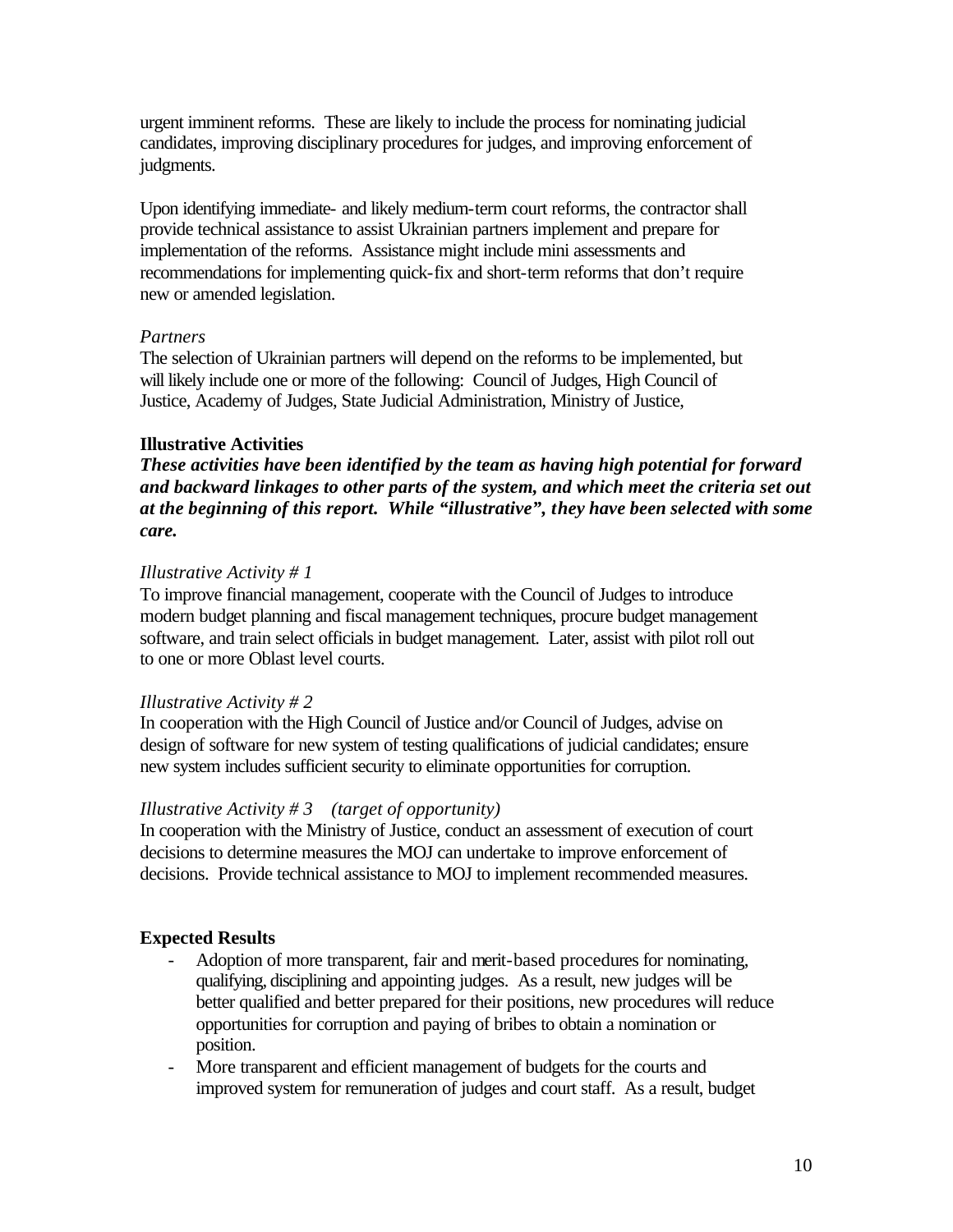information will be publicly available, courts will be better equipped and staffed, and means for influencing judges through arbitrary awarding of promotions and benefits will be eliminated or reduced.

# **C. The Demand-Realization Dimension**

**Problem:** Justice is Undermined by Citizens' Inability to Navigate the Court System, Incompetent or Unobtainable Legal Counsel, and Inadequate Oversight and Protection of Human Rights

There is a close relationship between the capacity of citizens to understand, support and use the judicial system and the integrity, effectiveness and quality of justice delivered by that system. USAID and other donors have invested with some success in raising citizen knowledge and awareness of legal rights. However, preliminary evidence suggests that serious constraints remain to the realization of those rights. These constraints and problems are set out below:

- There is considerable evidence that Ukraine citizens are prepared to assert rights and claims against the state. Demand for USAID supported legal counseling is high, written complaints to the President, the Ombudsman, and other visible points of access are overwhelming.
- There is also considerable evidence to suggest that citizens do not know how, nor does the state make it easy, to access government for the satisfaction of claims and problems.
- Akin to the role of public health and preventive medicine, the Government needs to do all it can to constrict the "corruption industry", by consolidating the regulatory regime, clarifying and simplifying the interface with citizens, and the processes by which citizens do business with government.
- This principle can be applied to various aspects of the judiciary, beginning with the notaries, continuing through the criminal, civil, and administrative justice, and including the way citizens are served by court administrative personnel.
- Preventive measures will not eliminate wrongdoing and litigation. In areas of civil, administrative and criminal law, citizens will need a system of access to professional assistance in pursing their defense, or their claims, whether against the state or other persons, legal or otherwise. Legal advice is needed on two broad fronts:
	- o Advice on how to make claims or redress actions short of going to court. Several USAID programs have built "one stop" access centers into their local government strengthening programs (see Macedonia, for example). In Bulgaria, first instance courts are opening windows where citizens can get forms, directions and referrals. These efforts are further enhanced by non-profit centers for providing, among other things, legal advice on how to access the bureaucracy and on legal matters generally short of preparation and defense in a court of law.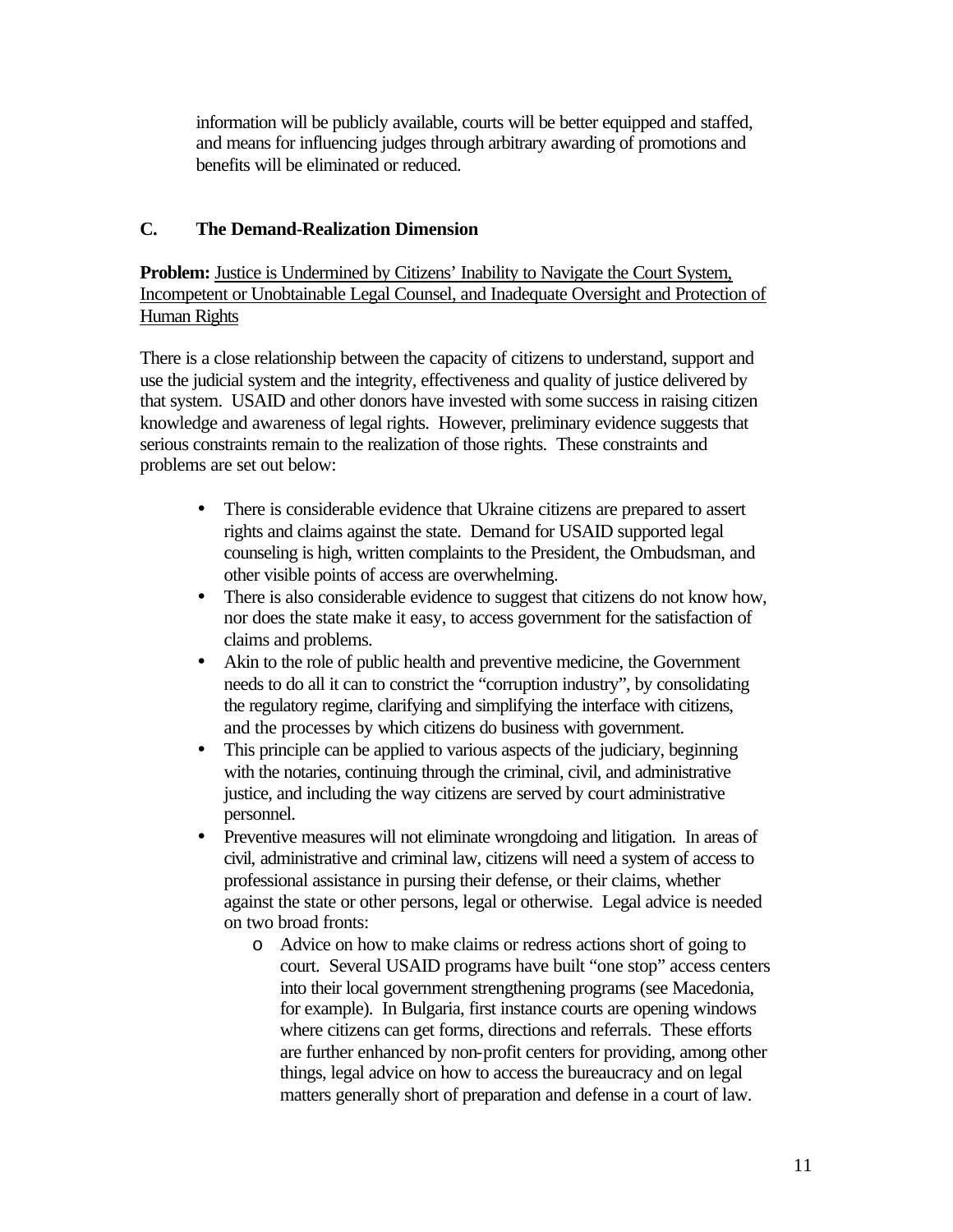- o A more specialized area of legal consultation involves cases which have a high probability of ending up in court. Here preliminary counsel can be provided, and subject to available expertise, legal defense counsel for trials as well.
- Remedies for these last two needs have been slow in developing. Donors support development of legal clinics in Law Schools, NGO Legal Counseling and Defense Centers and Networks, and work with government sometimes to reform and make more effective State support for a citizen's constitutional right to be represented by competent defense.
- In practice, the demand for legal services is outstripping the supply, especially among low income or indigent people who cannot afford highly skilled defense counsel. NGO supported programs are growing, but cannot by themselves, meet the demand. State requirements that all persons be represented are not met, as the stipend available to pay advocates is far too low, as are the appropriated funds available to courts for this purpose.

## **Recommendation:**

That the new program include substantial focus on the citizen/demand dimension, including access to justice and citizens holding government accountable. This dimension not only complements the other dimensions, but it essential to their success. Experience has shown that good legislation and institutional reforms can easily be undermined or skirted without informed citizen participation and adequate non-government oversight. Given the concerns among many interviewees that the reform process is not proceeding apace, this dimension should be considered an integral part of any new ROL programming. It should be noted, however, that the recommended actions below assume that at least moderate progress will be made on advancing judicial reform. If this assumption fails to materialize, the new program should adjust the focus of this dimension accordingly, i.e., focus less on access to justice and more on advocacy for legal reform, protection of human rights.

## **Actions**

While the principle focus of USAID's efforts in the ROL area should be on supporting the Government of Ukraine to design, adopt and implement reforms, USAID should simultaneously intensify efforts to support the "demand" side of reform. In fact, if there is a long delay or only limited success in the public policy dimension, then the demandrealization dimension should focus primarily on advocacy for reform. In that case, the program will look similar to previous USAID programs. However, assuming that there is sufficient political will for reform and demonstrated progress in that area, this dimension should build on previous activities that support(ed) advocacy, monitoring, legal aid, and public education. New activities will likely focus on three areas: Access to Justice; Participation and Government Accountability; and Legal Education.

**Access to justice** activities should include support for free legal advice centers and law school legal clinics; public advocacy and human rights CSOs; improvements to the system of public defenders; and other means for improving human rights protection and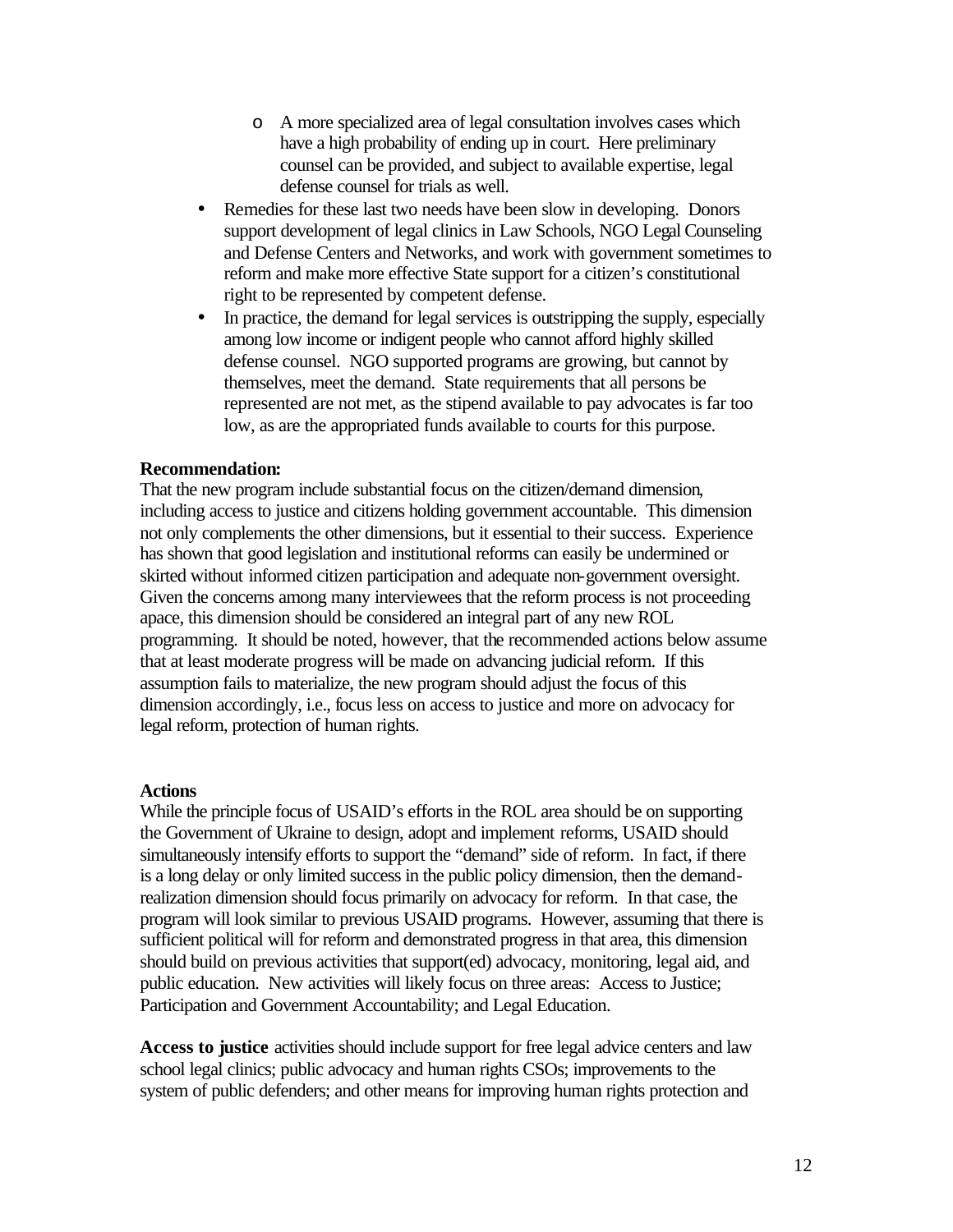increasing citizen access to justice. These activities would naturally build on or expand some of the existing ABA/CEELI activities supporting legal aid centers and law school clinics. -- The latter have proven to be very popular and students who experience this practical teaching approach are better prepared and more desirable in the legal job market. However, legal clinics have not been fully integrated into the required curriculum, and therefore are not part of the regular academic budget. Mainstreaming clinical education is the logical next step in USAID's demonstration program.

**Participation and government accountability** activities should include support for investigative journalism; CSO monitoring (e.g., of courts, public procurements, corruption); and public education and awareness. The contractor will likely undertake a small grants program to support these initiatives and/or to promote public-private partnerships to address corruption, perhaps modeled on the former USAID-funded DAI anti-corruption program but with greater emphasis on national-level issues.

**Legal education** might be considered a target of opportunity, and here any program would have to be very focused on one or two critical issues. For example, the proliferation of law schools has led to a reduction in the quality of education and the production of poorly prepared law graduates. It may be that market forces will eventually produce a much needed reduction in the number of these institutions. However, the state does have a responsibility to set and ensure international standards of education and training for law graduates, a responsibility not now being met by the Ministry of Education.

The assessment team recommends that activities in this dimension in particular proceed using a design-implement approach, given the complexity of this dimension as well as the very limited time the team had to research this area. The contractor should be asked to do brief assessments of, for example, the effectiveness of private-public partnerships, demand for free legal aid, and public awareness. Of course, many activities in this dimension should complement, or perhaps be implemented under, existing USAIDfunded media and civil society strengthening programs.

# **Illustrative Activities**

# *Illustrative Activity #1*

The contractor shall support a program of public-private partnerships, involving CSOs, media, business associations, and an array of government officials to address anticorruption, focusing on national and/or local issues of greatest resonance with citizens. The program will include grants to support a combination of research, workshops, public awareness, investigative journalism, hotlines, or documentaries. The contractor shall first conduct a brief assessment of the impact and lessons learned from previous USAIDfunded public-private partnerships and then implement its program accordingly.

# *Illustrative Activity #2*

The contractor shall work with an association of advocates, in conjunction with other relevant Ukrainian counterpart (e.g., MOJ, Rada Committee, Bar Association), in proposing and implementing changes to the public defender system.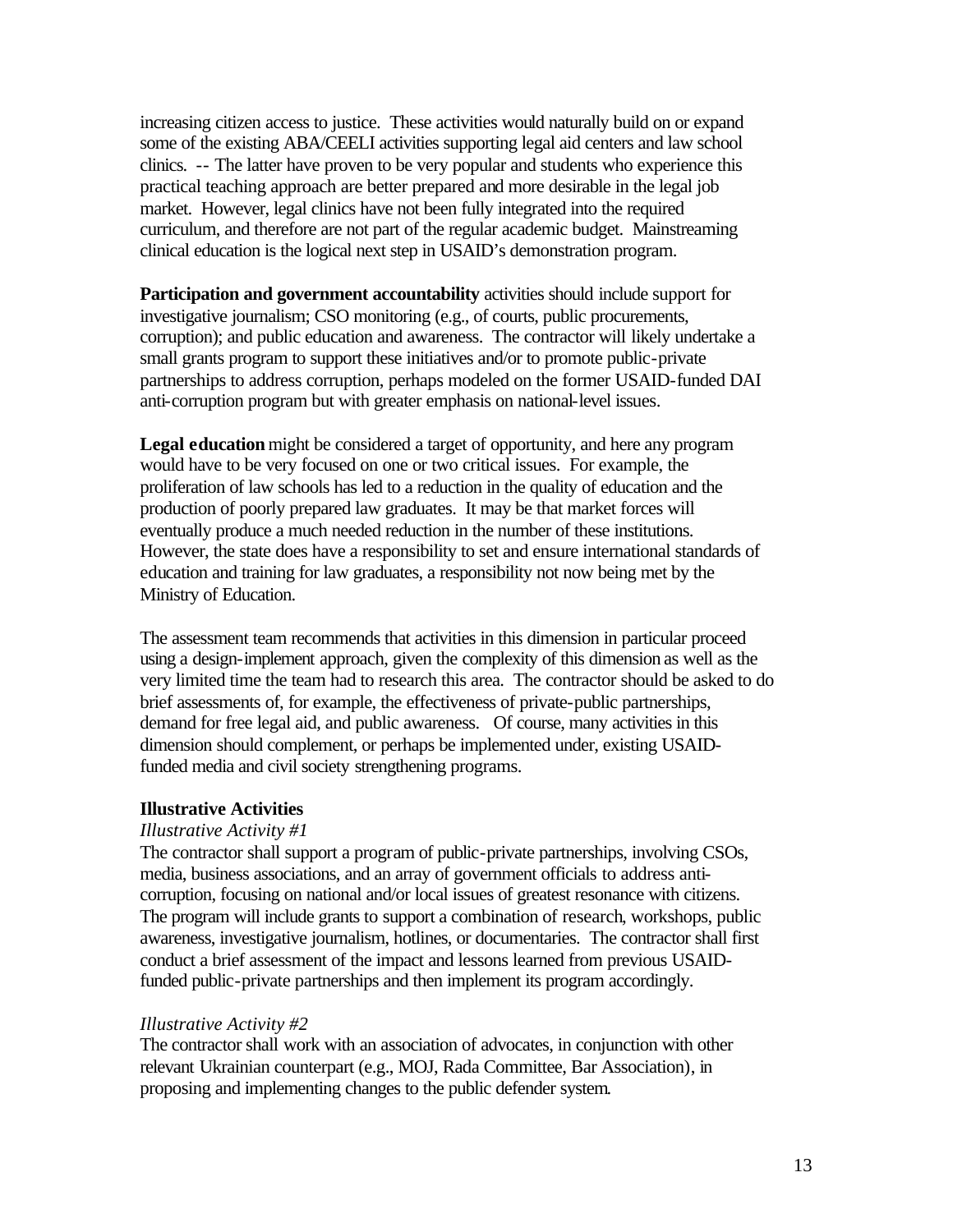# *Illustrative Activity # 3*

The contractor shall assist an informal association of law schools and the Ministry of Justice in establishing a system for accrediting law schools.

# **Expected Results**

- Active oversight of judicial proceedings by non-partisan non-government civil society organization.
- An increase in the percentage of citizens who take advantage of free legal consultations.
- Improved legal defender program that clarifies responsibilities of advocates, provides appropriate compensation, and ensures that citizens accused of crimes who cannot afford legal counsel can obtain services of a public defender.
- An increase in the amount of investigative journalism of corruption.
- Visible and measurable steps are taken to expose or reduce corruption as a result of USAID-funded public-private partnerships.
- Fewer judges and advocates with low qualifications entering the legal profession as a result of the establishment of accreditation standards for legal education. "The process of accreditation is meant to insure a level of national uniformity in legal education and practice."

# **D. A Unifying Theme: Administrative Law**

The three dimensions of this strategy require substantial reform and create an agenda that is far too broad for any one donor. Operating under the supplemental appropriation, USAID must identify needs that will have reasonably quick results as well as broadest possible impact on developing Rule of Law. One way to achieve this is to have the strategy focus on the area of **administrative law**, or that body of laws that deals with the interaction of government and the public. Ukraine is in the early stages of establishing **Administrative Courts** and accompanying normative and procedural legislation. Administrative law governs the relationship among state entities and, more importantly, the relationship between the citizen and the state in those areas where state services and regulatory structures come into play. In a country undergoing change from a socialist to an open market economy, the relationship between the state and the citizen is changing dramatically, raising many issues of administrative law. Moreover, as private ownership of land and other resources expands, the regulatory and public interest protection role of the state faces new challenges. At bottom, issues of administrative law will affect more citizens than criminal law, and will certainly rival claims arising in the civil/commercial code.

Focus on assisting in the development of the Administrative Court would provide the USAID program an integrative structure that would tie together the issues identified in part B of the structural issues outlined above. Because the Administrative Court is new, there are fewer vested interests to resist reform, and it may be easier for the government to use the Court to demonstrate the positive effect of reform, and to move more quickly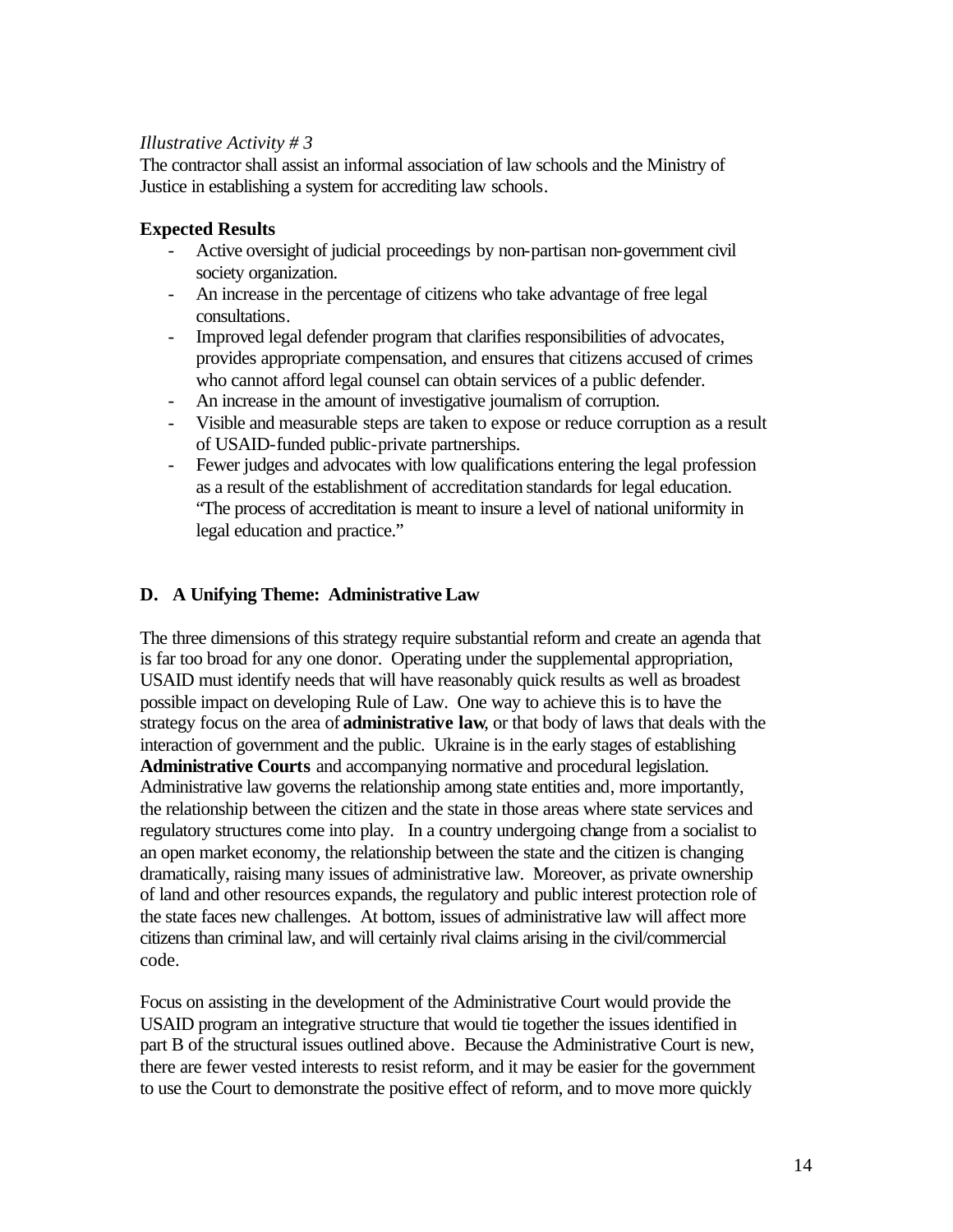toward that end. Administrative law could also be a useful unifying theme for the problems and activities outlined in part C above. For example, civil society advocacy and oversight could focus on key administrative laws, such as the law on access to information, and legal aid could focus on citizens' access to justice in the new administrative courts. (See Annex D for an illustration of this unifying theme within the broader strategy.)

# **III. Problems Beyond the Scope of USAID's Manageable Interests (Targets of Opportunity, Other Priorities, Lower Priorities)**

USAID should be aware of the following needs and problem areas which are important aspects of ROL development and reducing corruption in Ukraine. However, given competing priorities, limited funding, limited project time frame, other donor/partner involvement, sufficient indigenous capacity to achieve success without donor assistance, etc., this new project cannot address all ROL and corruption-related problems. Some of these should fall outside this project's scope of work, whereas others may be targets of opportunity, to be addressed if opportunities arise and if the project has sufficient financial and management capacity to respond.

- a. Territorial and Administrative Reform
- b. Civil service and public administration reform
- c. Rada Accounting Chamber; Other/new GOU internal audit bodies
- d. Advice on national anti-corruption concept, laws
- e. Civil service code of ethics
- f. Targeted anti-corruption effort in one ministry/sector
- g. Court Automation
- h. Institution-building of judicial management organs, e.g. State Judicial Administration, High Council of Judges, Congress of Judges, Association of Judges
- i. Ombudsman of Ukraine
- j. Training in legislative drafting, e.g. Rada Institute
- k. Arbitration (*treiteski*) "courts"
- l. Notaries
- m. New system of community/local police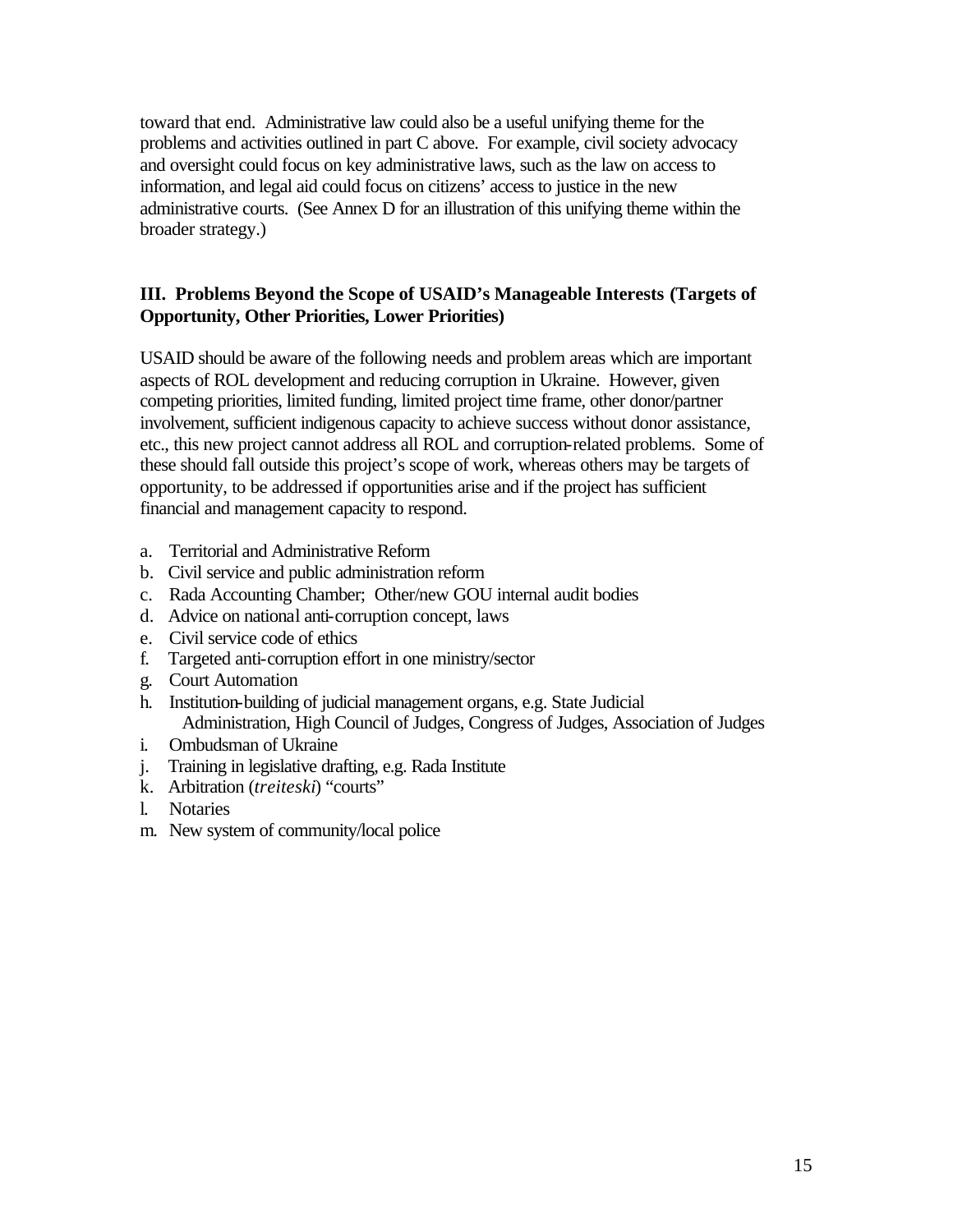# **ANNEX A**

## **LIST OF PERSONS INTERVIEWED April 2005**

## **KYIV, UKRAINE MEETINGS**

#### **US Government**

#### **US Embassy, Law Enforcement section**

Ambassador John E. Herbst Sheila Gwaltney, DCM Michael Scanlan, Law Enforcement Section Necia Quast, Economic Section Aubrey Carlson, Political Section Anzhela Green, Public Affairs Section/ Cultural Affairs Office Tom Firestone, Department of Justice Attorney Oksana Klymovych, Law Enforcement Section

## **USAID/Ukraine**

Chris Crowley, Mission Director Karen Hilliard, Deputy Mission Director Kathryn Stevens, Director, Office of Democracy and Governance Assia Ivantcheva, Deputy Director, Office of Democracy and Governance Gary Linden, Director, Office of Economic Growth Rick Gurley, Chief of Private Enterprise Division Gleb Krivenko, Commercial Law Specialist

#### **USAID Implementing Partners and Other Donors in Ukraine**

## **EC Delegation to Ukraine, Moldova, Belarus**

**Andrey Spivak**, Project Manager JHA t: 462 00 10; fax: 462-0920

# **International Renaissance Foundation**

**Roman Romanov**, ROL Activity manager t: 246 83 63; fax: 216 76 29 e-mail: romanov@irf.kiev.ua

## **Canadian International Development Agency (CIDA)**

**Jason Hollman**, First Secretary t: 464-11-44; fax: 464-0248

## **Swiss Embassy**

**Urs Kluser,** Deputy Country Director t: 238 62 50; f: 238-6251 e-mail: urs.kluser@sdc.net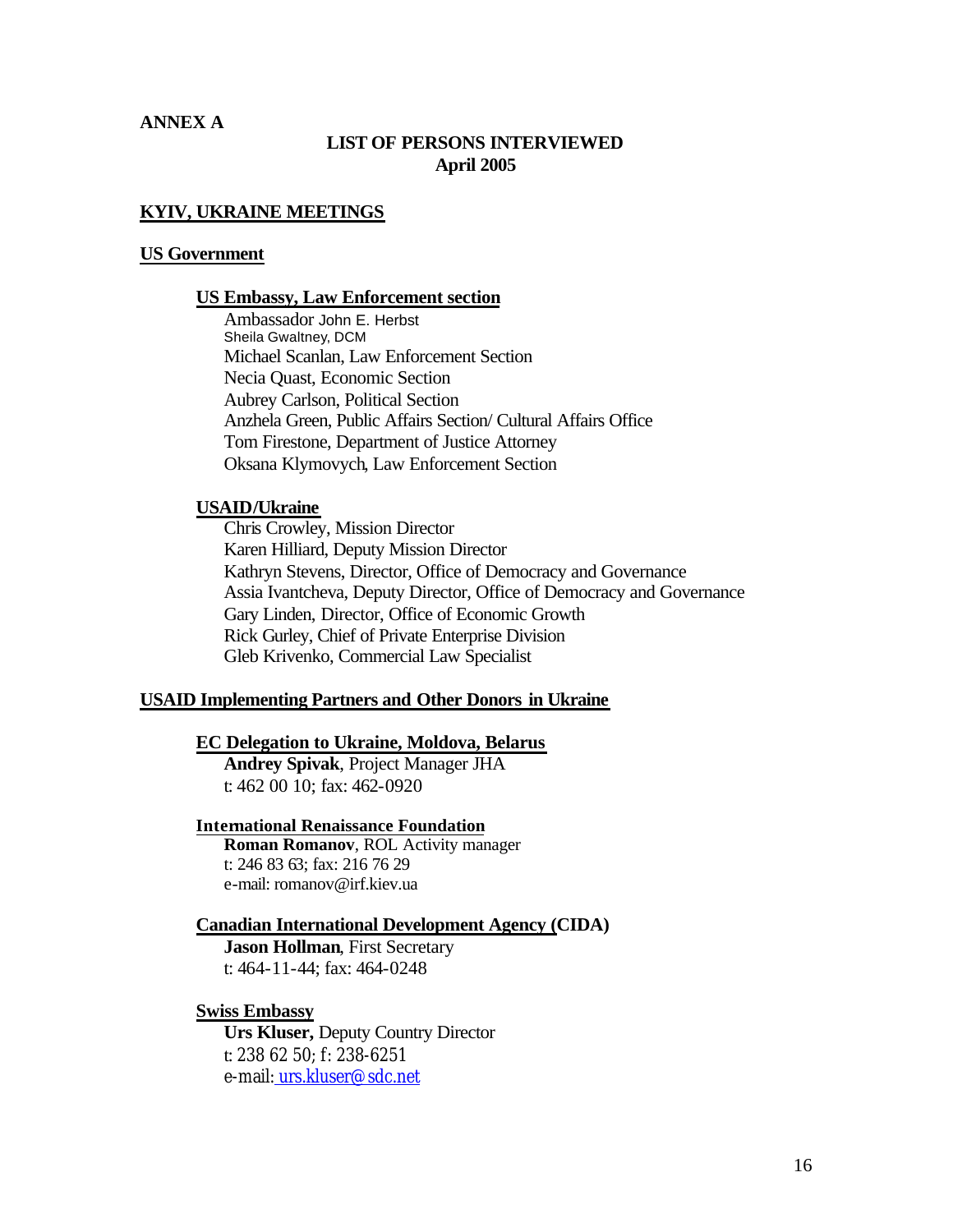#### **UNDP Ukraine**

**Petro Pavlychenko,** Governance Cluster Coordinator t: 254-0491; fax: 253-2607

## **ABA/CEELI**

**Robert Heuer**, Chief of Party **Dennis Hawkins**, Regional Anticorruption Advisor t: 492-9904 e-mail: robert\_heuer@abaceeli.kiev.ua

## **Eurasia Foundation**

**Erick Boyle,** Director t: 246-8355; 246-9961

#### **Indiana University Parliamentary Development Project**

**Edward Rakhimkulov**, Deputy t: 254-3691

#### **U.S.-Ukraine Foundation**

**Marta Kolomayets**, Chief of Party t: 537-6230; fax: 537-6231

#### **Open World Leadership Center at the Library of Congress**

**Lewis Maidanick,** Head t: 246-8221/22

## **Government of Ukraine**

## **Supreme Court**

Judge Vasyl Malyarenko, Chairman Judge Mykola Mykolayovytch Tsytovych, Criminal Panel, Chairman; t: 253-9429 Judge Ivan Bohdanovytch Shytsky, Commercial Panel; t: 253-5028 Judge Victor Kryvenko, Council of Judges/Head; t: 253-01-30 Victor Potapenko, Head of International Department; t: 253-00-16 Judge Natalia Naprienko; t: 253-6308

#### **Constitutional Court**

**Volodymyr Yevhenovych Dubrovsky,** Head of the Secretariat of Constitutional Court t: 238-1031; e-mail: idep@ccu.gov.ua

## **High Administrative Court**

**Pasenyuk Oleksandr,** Head t: 244-1647; fax: 229-8450

## **Ministry of Justice**

**Roman Zvarych**, Minister of Justice of Ukraine; t: 279-3206; t: 244-1625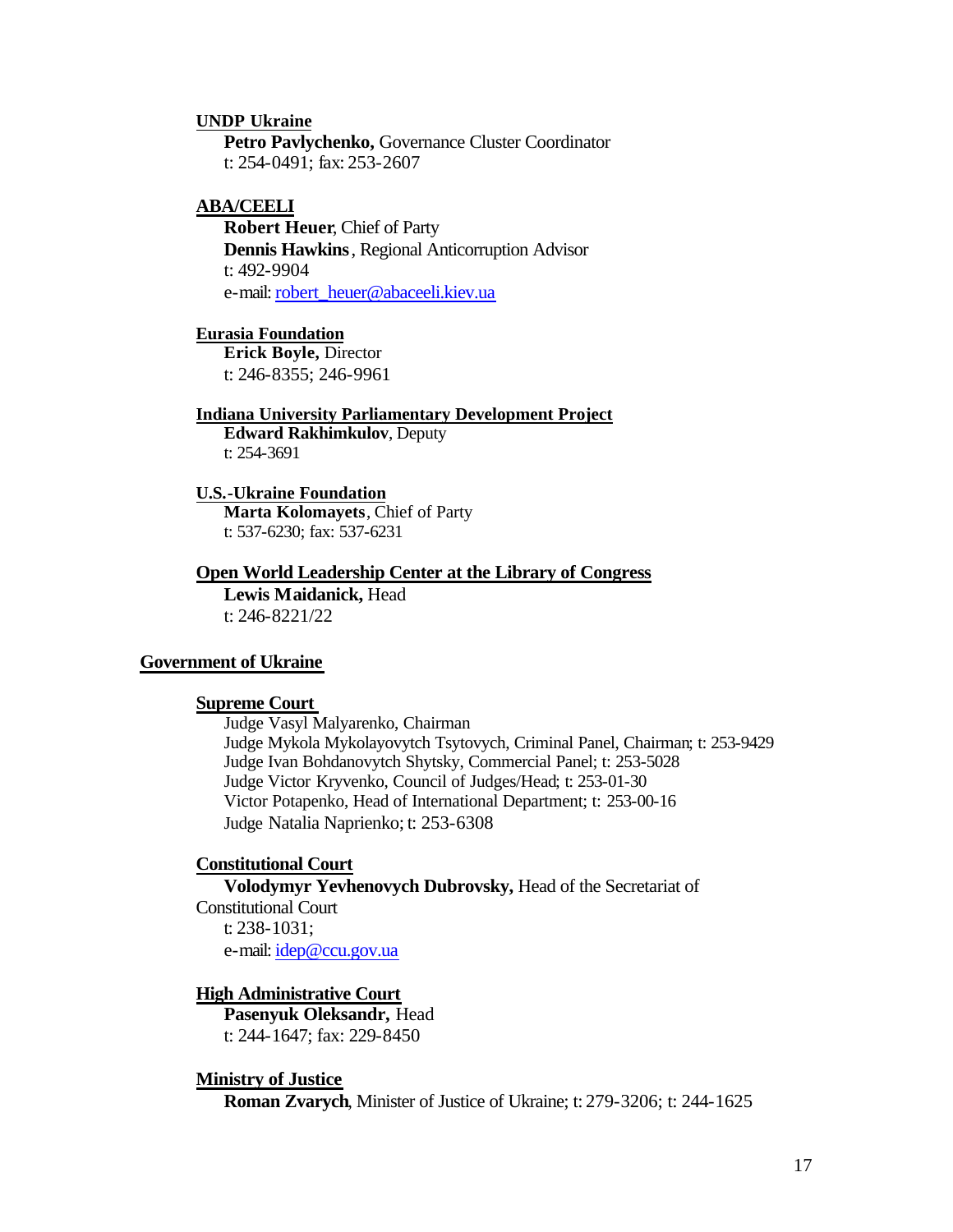#### **High Council of Justice**

**Mykola Anatoliyovych Shelest,** Chairman of the High Council of Justice of Ukraine

**Lidiya P. Izovitova,** Deputy Chairman of High Council of Justice **Valentyna M. Paliy,** member of the High Council of Justice, Judge, Supreme Economic Court

**Yuriy P. Poltavets,** Adviser to the Chairman of the High Council of Justice of Ukraine

**Ivan M. Pyzhyk,** Head of the Department for international cooperation and relations with state administration bodies

t: 238-6874,

e-mail: inter@vru.gov.ua

## **Kyiv Oblast Appellate Court**

**Nechyporenko Yuriy Arkadiyovych,** the President of Kyiv Oblast Appellate Court t: 278-2923

#### **Academy of General Procuracy**

**Gryhoriy Sereda**, Rector of Kyiv Mohyla Academy **Volodymyr Sushchenko**, First Deputy Rector, former Dean of the Law School of Kyiv Mohyla Academy t: 206-00-51/52/53; fax: 206-0052

### **Office of the Ombudsman**

 **Eduard Ivanovych Pavlenko Valeriy Mykolayovych Terets** t: 2537506

#### **Institute of Legislation of the Parliament of Ukraine**

**Oleksandr Kopylenko,** Director t: 235-9617; 235-9601

#### **High Council of Justice**

Professor **Anatoliy Oleksandrovytch Selivanov**, MP, Representative of the Parliament at the at the Constitutional Court t: 255-9160; 255-92-37

#### **State Judicial Administration**

**Volodymyr Karaban',** Head t: 536 0505

## **Academy of Judges of Ukraine**

**Voytuk Iryna,** President t: 230-31-46; cell: 8-067-2335521

## **Parliament**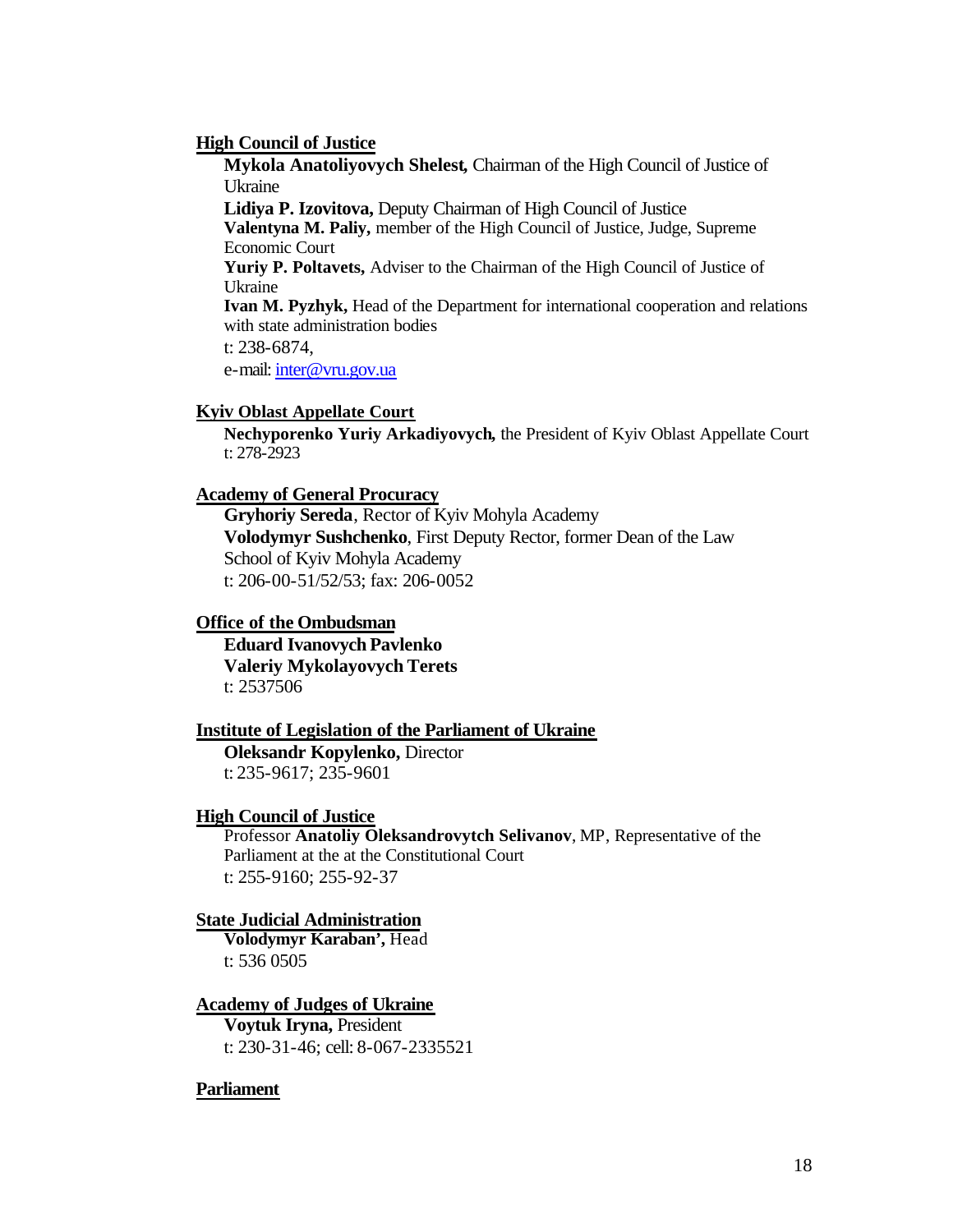**Volodymyr Stretovyvh**, Chairman, Committee on Combatting Organized Crime and **Corruption** t: 255-3318; 255-35-03; fax:255-33-20 **Serhiy Sobolev**, Representative of the President of Ukraine in the Parliament t: 255-2880 **Vasyl Onopenko**, MP/Head of the Committee on Legal Policy t: 255-3582

#### **General Prosecutor Representative**

**Oleksandr Ivanovych Medved'ko**, Deputy General Prosecutor **Grygoriy Mykolayovych Titarchuk,** Dep. Head, Organizational and Legal Guarantee Dept. **Olga Litvinchuk,** Prosecutor of International Legal Department t: 254-31-80

## **Ukrainian NGOs, Media and Associations**

**"Justinian" Edition**

Journalist **Svetlana Maksimova**, Editor-in-Chief t: 8-067-2470630; maximova@justinian.com.ua

#### **All-Ukrainian Independent Judicial Association (AUIJA)**

Judge **Oleksiy Kasian**, President **Vitaliy Fedorovych Boyko**, Deputy, former chairman of the Supreme Court, judge in retirement t: 5015417

#### **Center of Non Profit Law in Ukraine**

**Anatoliy Tkachuk,** former Member of Parliament, currently the Chairman of Civil Society Institute and a representative of the International t: 269 0732; 269 7394; e-mail: taficn@ukrpacknet; csi@ukrpacknet

## **Social Legal Foundation "Chynnist zakonu" (eng. "Rule of law").**

**Oleg Spornykov**, Project Director **Lydia Gusina,** Project Coordinator t: 538-03-83 e-mail: info@rol.org.ua www.rol.org.ua

## **NGO Laboratory of Legislative Initiatives**

**Ihor Kohut,** Chairman t/fax: 238 24 69

# **Yaroslav the Wise Institute of Legal Information**

**Oleksiyenko Michaylo Georhievych**, Deputy Director t/fax: 254-00-00 e-mail: ili@ili.kiev.ua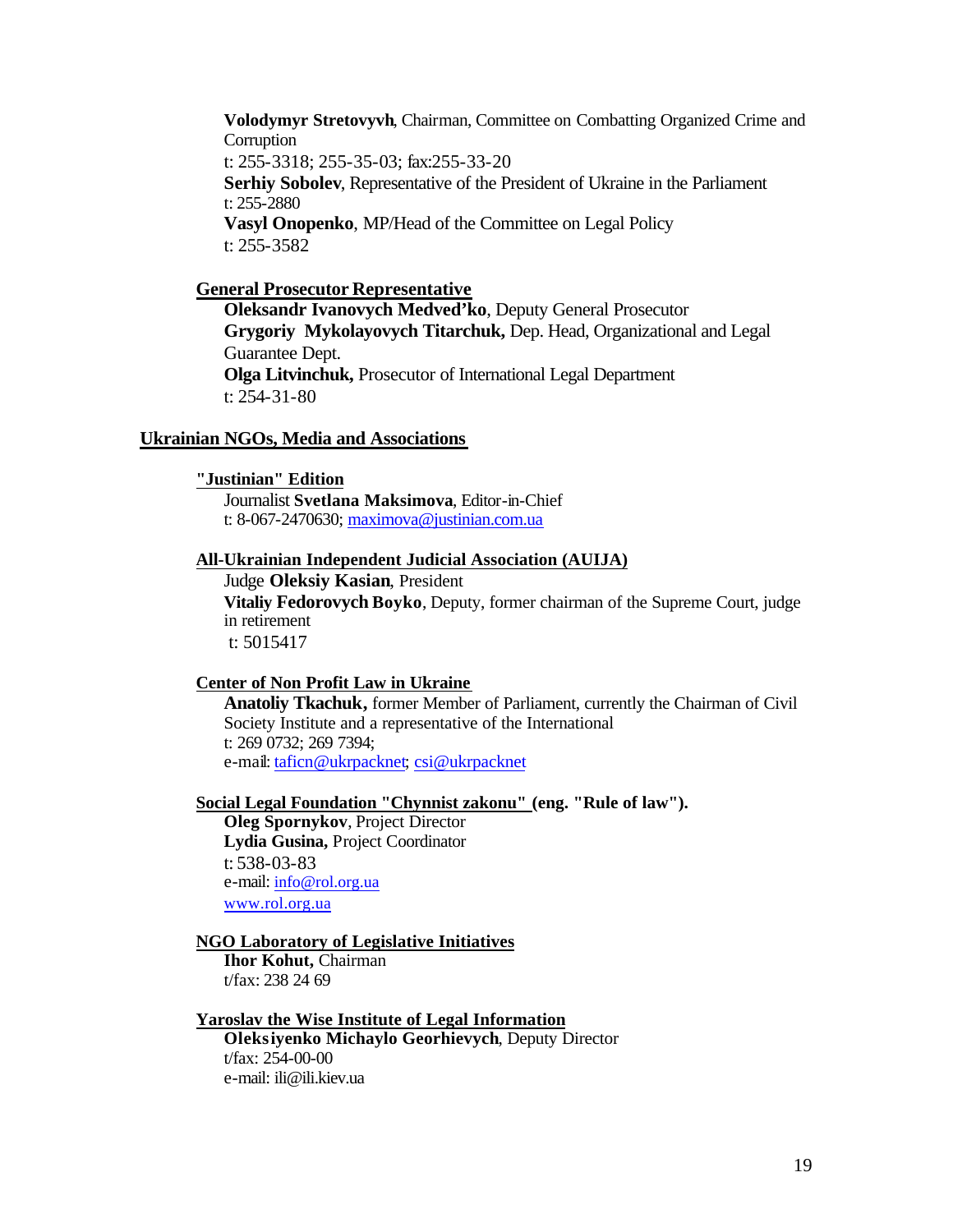#### **Freedom of Choice Coalition**

**Vlad Kaskiv**, Head t/fax: 461-9022 e-mail: info@coalition.org.ua

## **Ukrainian Law Students Association**

**Ihor Cherednyk,** Head t: 239-3322; cell: 8-050-487-2604

#### **Center for Political and Legal Reform**

**Igor Koliushko,** Head (former MP, member of Committee on Legal Reform) t: 230-35-93 http://www.pravo.org.ua

## **Advocates, Associations, Arbitrators**

## **Kyiv Arbitral Court**

**Pavlo Kuftirev,** Head t: 536-5707; f: 536-1277 f: 238-6101

#### **Ukrainian Bar Association**

**Ihor Shevchenko**, President t: 230-6000; fax: 230-6001

#### **Council of Judges**

Supreme Court Judge **Victor Kryvenko**, Head of Council of Judges t/f: 253-01-30

## **Ukrainian Legal Foundation**

**Serhiy Holovatyy**, MP t: 227-2236/52

# **KHARKIV, UKRAINE MEETINGS**

#### **National Law Academy**

**Vyacheslav Vasyliovytch Komarov**, Deputy Rector on International Relations of Kharkiv t: 8(057)704-1155

#### **Prosecutor**

**Vladimir Sergeyevytch Sukhodubov**, Chief Prosecutor of Kharkiv t: 8 (057) 704-1515

**NGO "Journalist Initiative" Association Oleksiy Soldatenko**, Programs Director t: 8 (0572) 654-324 cell: 8(050) 323-1430 e-mail: aleksey.soldatenko@ji-association.org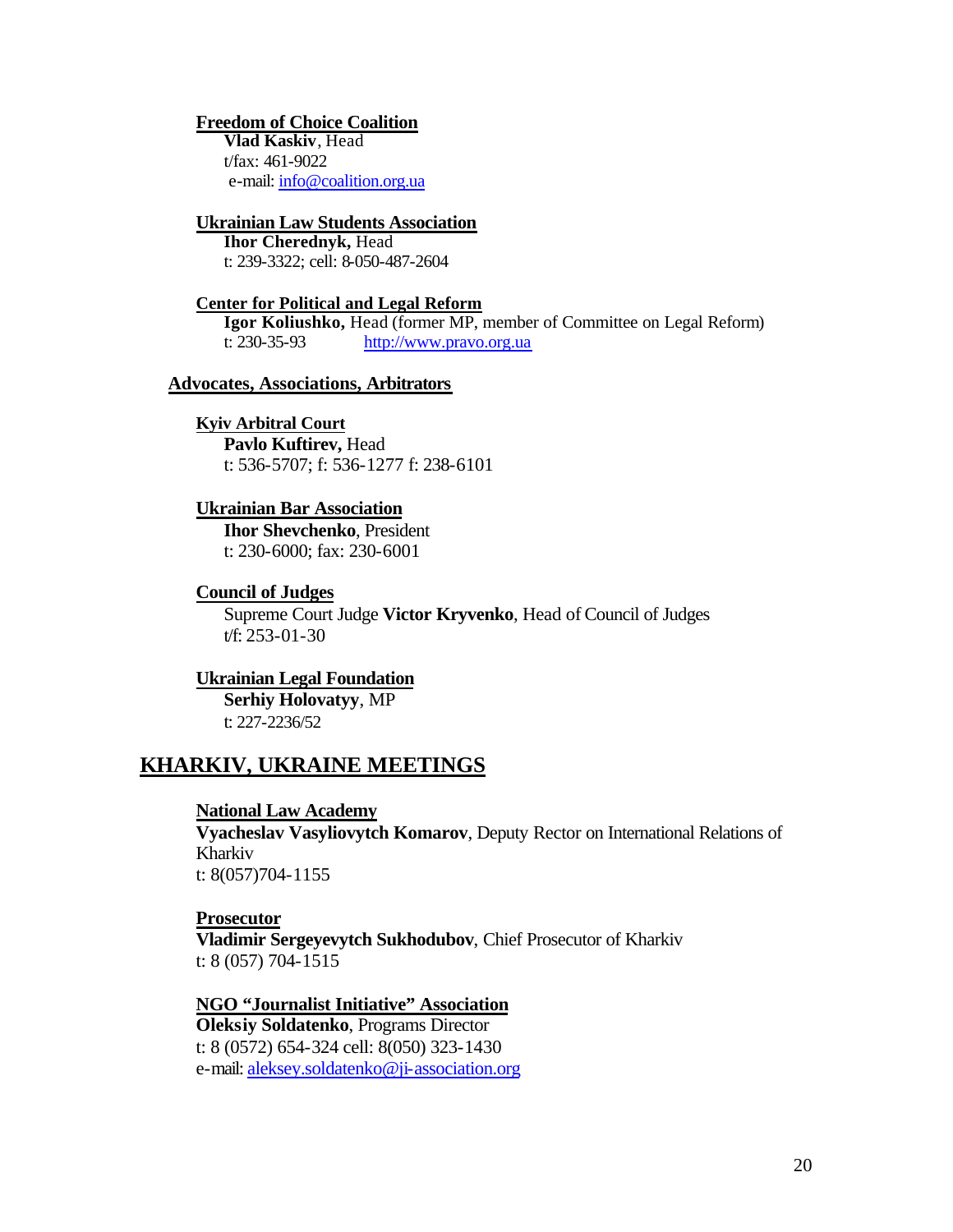## **Institute of Applied Humanitarian Research**

**Mikhail Vsevolodovytch Buromensky**

t: 8 (057) 714-0367; cell 8-050-3002902

## **Ukrainian American Bureau for the protection of Human rights**

**Maryanovskiy Hrygoriy Abramovytch** Coordinator cell: 8 (050)302-8126; h: 8(057)636-311

## **Kharkiv Group for Human Rights Protection**

**Evgeniy Zakharov,** Co-Chairman cell: 8(050)-402-4064 **Arkadiy Buschenko**, Lawyer, Expert in Criminal Procedure and European Convention Law t: 8(057) 700-6771; 757-51-66; cell: 8(067)272-0155 e-mail: root@khpg.org

# **LVIV, UKRAINE MEETINGS**

**Lviv Court of Appeal Taras Mykolayovytch Maritchak,** Judge + 2 rayon judges t: (0322) 72-2542; cell 8-067-397-6015

## **Prosecutor of Lviv**

**Andriy Igorevytch Palyukh**, Prosecutor t: (0322) 72-3008 (direct); 72-3007

## **Advocates**

Mikhailo Iosipovytch Burdyuk StephanStephanovytch Petlevytch

## **Lviv Law Institute**

**Volodymyr Lvovytch Ortynskiy**, Rector (founder of law magazine) t: 8(0322) 33-1119 **Vyacheslav Oleksandrovytch Navrotskiy**, Dean t: 8(0322) 72-2723

## **Lviv State University/ Lviv Law School, Law Faculty Andriy Mykolayovytch Boyko**, Dean

**Vitaliy Myroslavovytch**, Professor 8(0322) 96-4537(direct); 96-4102

# **NGOs**

Tax Payers Association of Lviv Oblast Teodor Diakiv, Head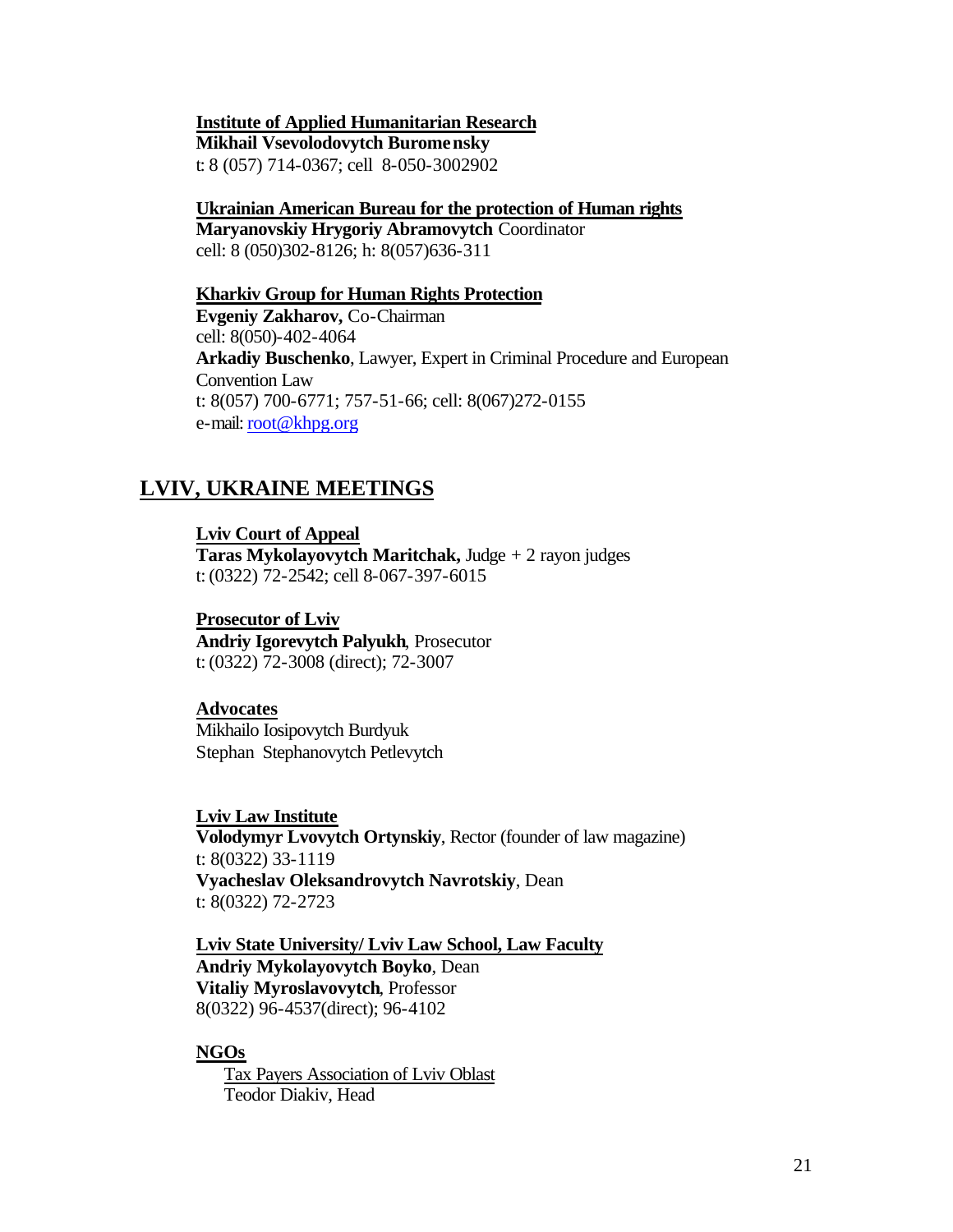t: 8(0322) 72-5601 Institute of Political Technologies Mykhailo Komarnytskyi, Head t: 8(0322) 72-0647 Association of Employers of Lviv Oblast Zenoviy Bermes, Head t: 8(0322) 97-0962 Institute for Strategic Studies Stepan Filipovych, Head t: 8(0322)52-8580 Center of Educational Policy Oleh Protsak, Head cell 8-050-519-2006; 8(0322) 72-0647; 72-2861 Politics and Law Volodymyr Druchek, Head

# **WASHINGTON, DC MEETINGS**

# **ABA/CEELI**

Michael Maya Gavin Weise Mary Greer

**International Republican Institute Stephen Nix**

**Dept. of State George Frowick Wolodymyr Sulzynsky**

**Dept. of Justice Chris Lehman**

## **USAID**

**Claudia Dumas, EE/DG**

## **Other**

**Judge Bohdan Futey,** US Court of Federal Claims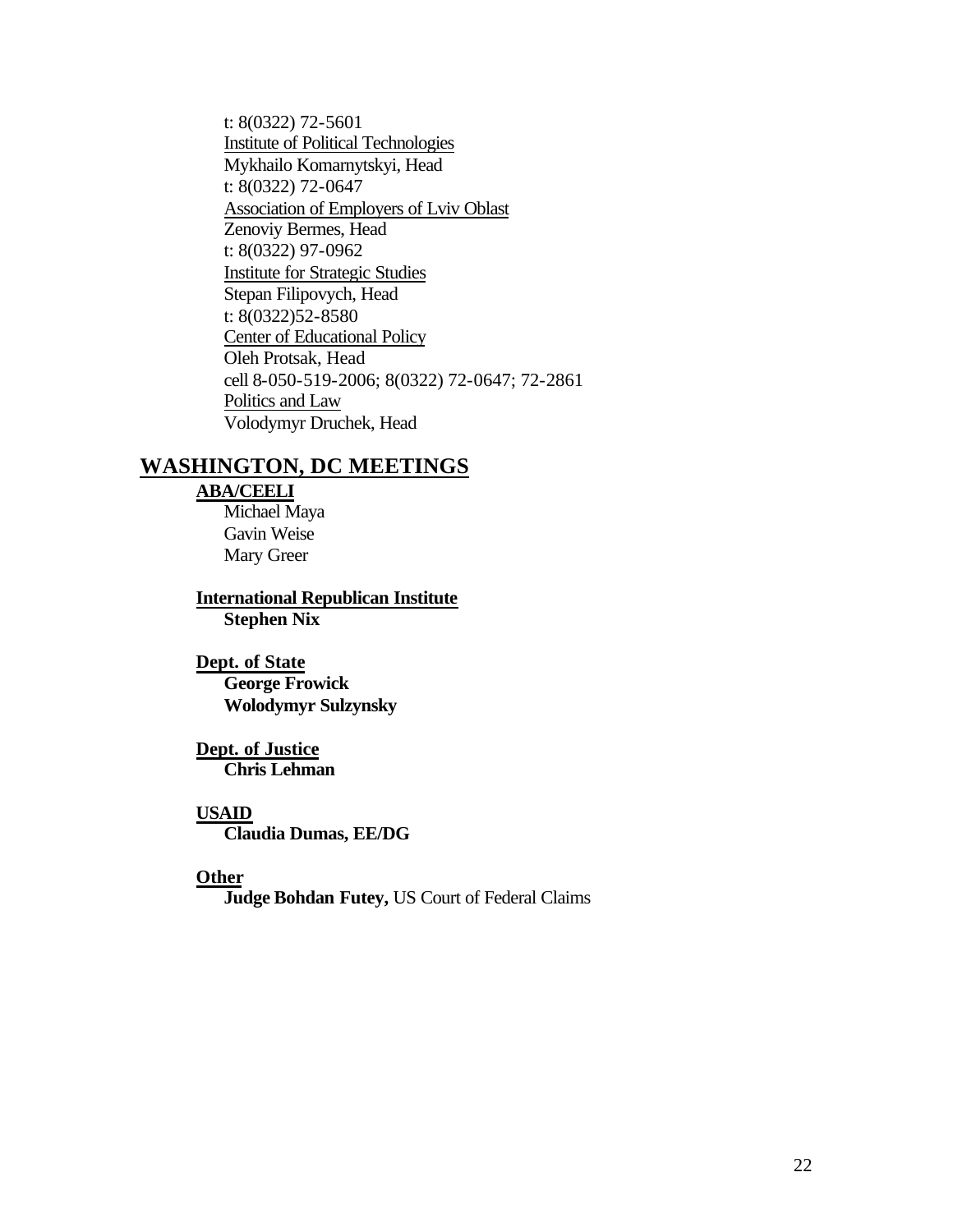## **ANNEX B**

# **LIST OF LAWS AND CODES RELATED TO ROL & ANTI-CORRUPTION THAT NEED TO BE ADOPTED OR AMENDED**

Law on Cabinet of Ministers Law on Central Bodies of Executive Branch Law on Local Bodies of State Administration Territorial and Administrative Law Civil Service Law Conflict of Interest Law for elected politicians Law on Corruption Administrative Justice Code (just vetoed by President) Administrative Procedure Code

Law on Judiciary Law on Status of Judges Law on High Qualification Committees Law on Discipline of Judges Law on Publishing Court Decisions Law on Advocates Law on Public Defenders Law on Legal Assistance

Law on Access to Information Law on Confidentiality of Sources (for journalists) Regulations (or amendments to law) on classification of information Witness protection law Whistleblower protection law Amendments to Laws/Regs to rationalize criminal sentencing (introduce alternative punishments, probation, fines) Laws/regulations addressing rights of prisoners, penitentiary system Amendments to Criminal Procedure Code (adopted in  $1<sup>st</sup>$  reading)

Amendments to Constitution: General Oversight and Pre-trial investigation by Procuracy Other competencies of Procuracy Composition of High Council of Justice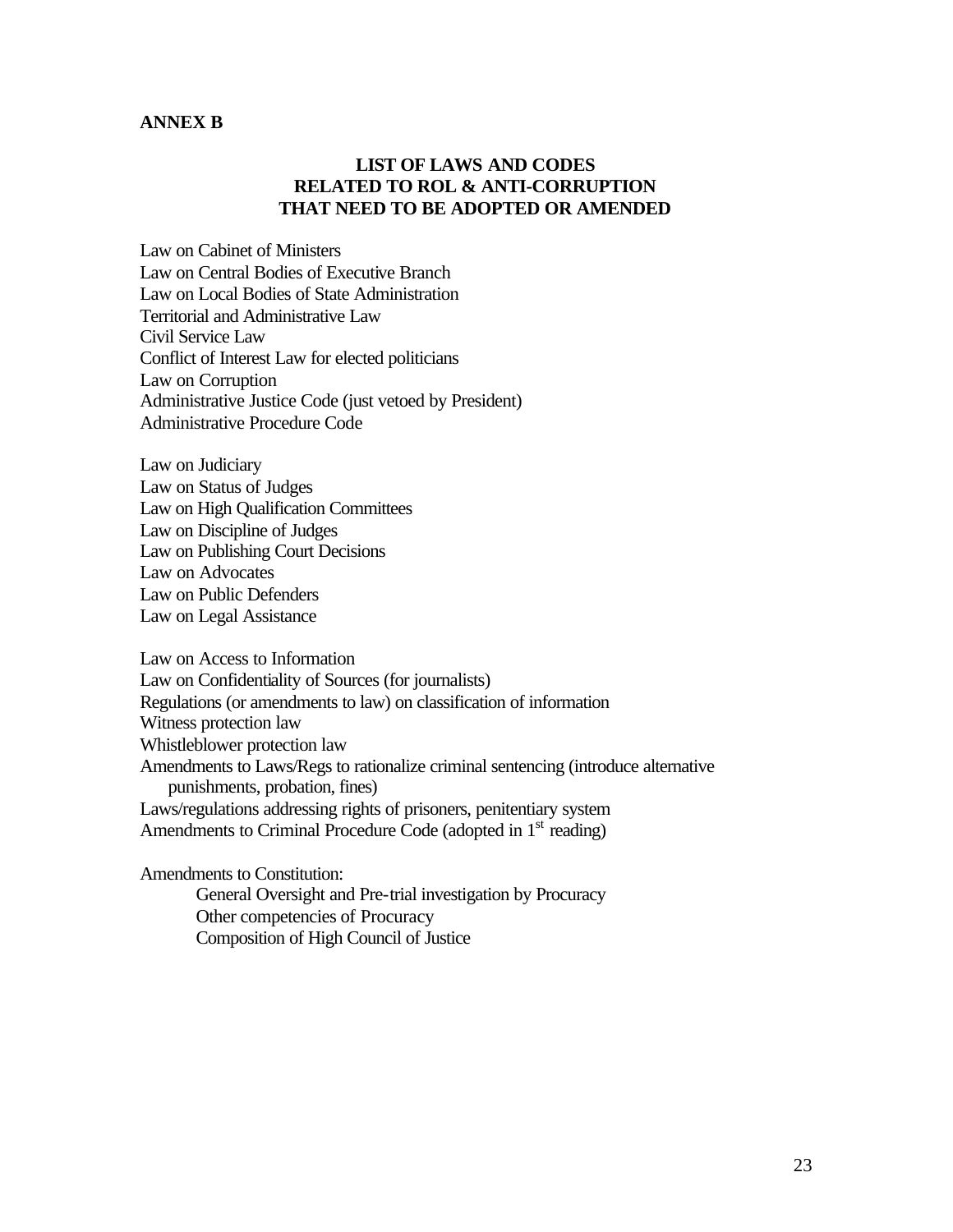# **ANNEX C**

# **OTHER DONOR AND USG ROL ASSISTANCE PROVIDERS**

**The assessment team did not have time to meet with all donors providing ROL assistance. USAID/Kyiv should find out more about current and planned other donor assistance prior to finalizing the SOW for its new program.** 

## OTHER DONORS

**Council of Europe** – (1) Support Good Governance: Assist with development of a national anti-corruption action plan. 250,000 Euros; (2) International Cooperation in Criminal Matters: Fulfilling international treaties on cooperation on criminal matters. 1.8 million Euros.

**CIDA** – (1) Model Court Automation; (2) Juvenile Justice project

# **International Renaissance Foundation—**

**OSCE –**

**Swiss** – Penitentiary Reform

**UNDP** – "Integrity in Action: Governance Program" Law on Public Oversight, Ombudsman, Rada Accounting Chamber, Legislative Oversight, Citizens Bureaus

**World Bank** - [From Interfax Ukraine, 5/16/05]. Possible new program to start in 2005 to provide assistance in reform of the legal system, including judicial reform and anticorruption. The bank's practical aid may involve the organization of training courses in the application of European legal standards in Ukraine. The main directions of the bank's assistance may also be programs for the support of democratic reforms in such areas as independence, public information and transparency, legal education and retraining of judges, court management, administrative support and personnel, strategic and budgetary planning, construction and reconstruction of court premises, allied professions, alternatives for settling disputes and access to justice.

# OTHER USG ASSISTANCE

**FBI** training for Ministry of Interior and SBU on anti-trafficking and cyber crime.

**Regional Security Officer** training for Ministry of Interior on security issues, e.g. investigative techniques.

**Treasury Dept** training for GOU officials on anti-money-laundering.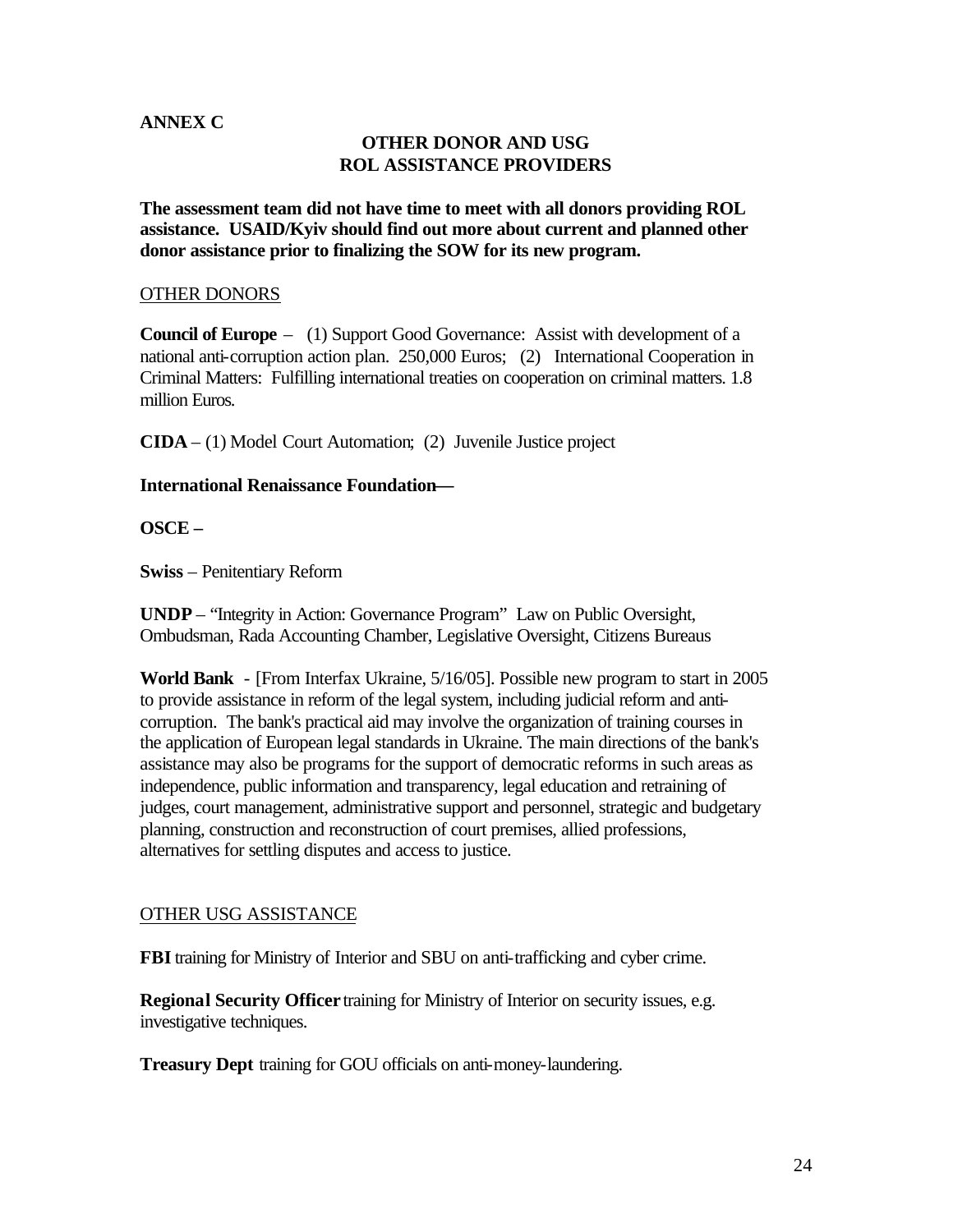Most of the non-USAID USG assistance is funded by the State Department **Bureau of International Narcotics and Law Enforcement Affairs** (**INL**). The INL activities in Ukraine include:

- Creation of a national migration system (in coop with IOM and EC TACIS) , and transformation of State Border Guard Service into an institution in conformity with European norms (in coop with EC TACIS).
- Advice on the draft Criminal Procedure Code
- With the Academy of Judges, training of judges on anti-trafficking
- With ABA/CEELI regional training seminars for judges and defense attorneys on general judicial independence, then specifically on the criminal procedure code, and possibly on development of defense attorney bar association.
- With the Coordinating Committee on Combating Corruption and Organized Crime (yet to be created) under the National Security and Defense Council, policy advice and TA with respect to law enforcement aspects of corruption and organized crime.
- With Ministry of Interior, internal communications and internal control mechanisms
- With State Penitentiary Service, defense attorneys and judges, on pre-trial detention.

Possible/supplemental:

- Witness protection, expand all of above.

In addition to the above INL activities managed by the INL advisor in Kyiv, the INLfunded **DOJ Regional Legal Advisor** (scheduled to arrive to Kyiv in May 2005) will oversee training and other assistance focused on the procuracy (prosecutors). Work with the procuracy will include a focus on anti-corruption and anti-money-laundering.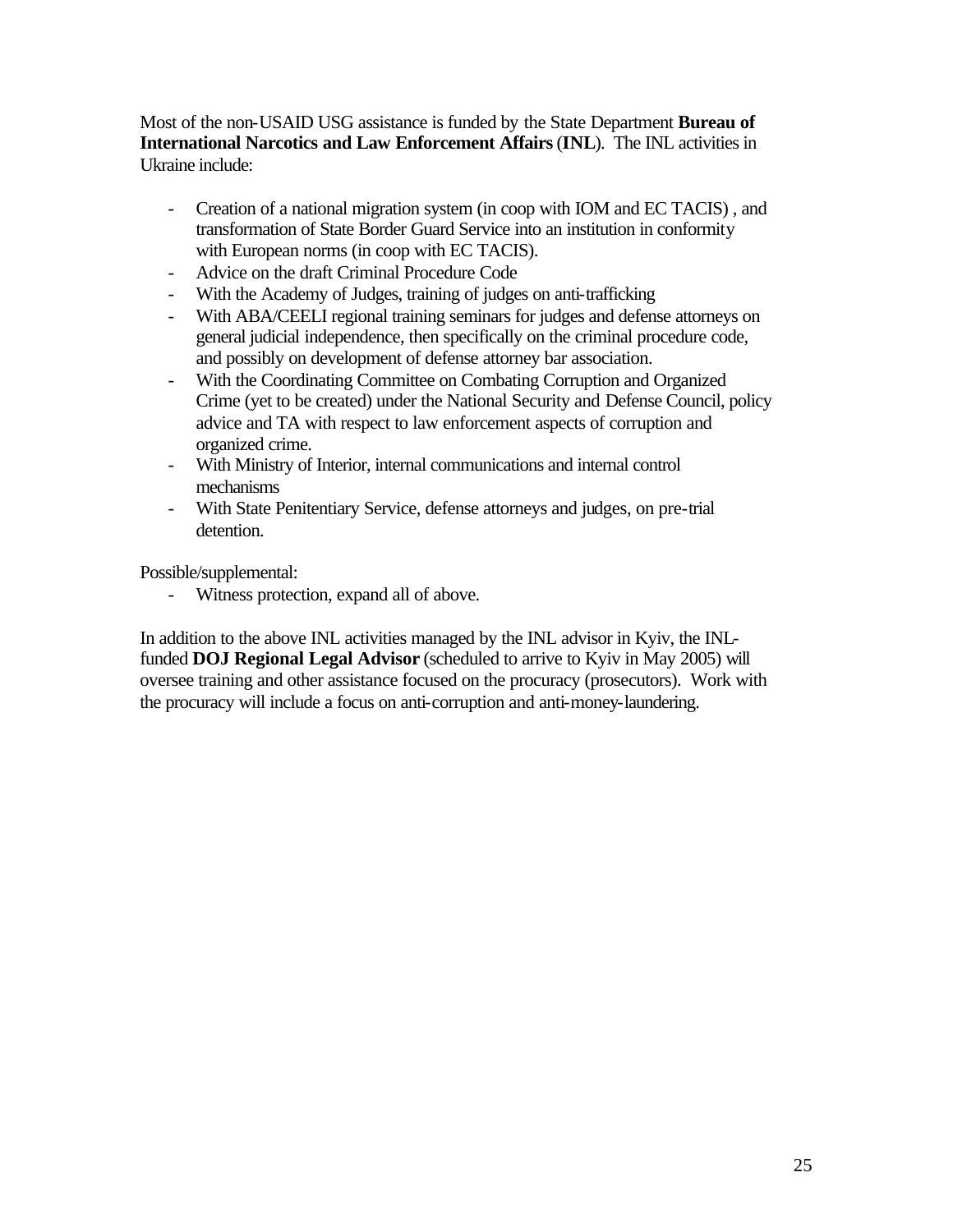# **ANNEX D**

# **USAID ROL PROGRAM PROPOSED ELEMENTS OF JUDICIAL REFORM**



**JUDICIAL PROCESS**

**Prepared by USAID ROL + Anti Corruption Assessment Team, April 2005**